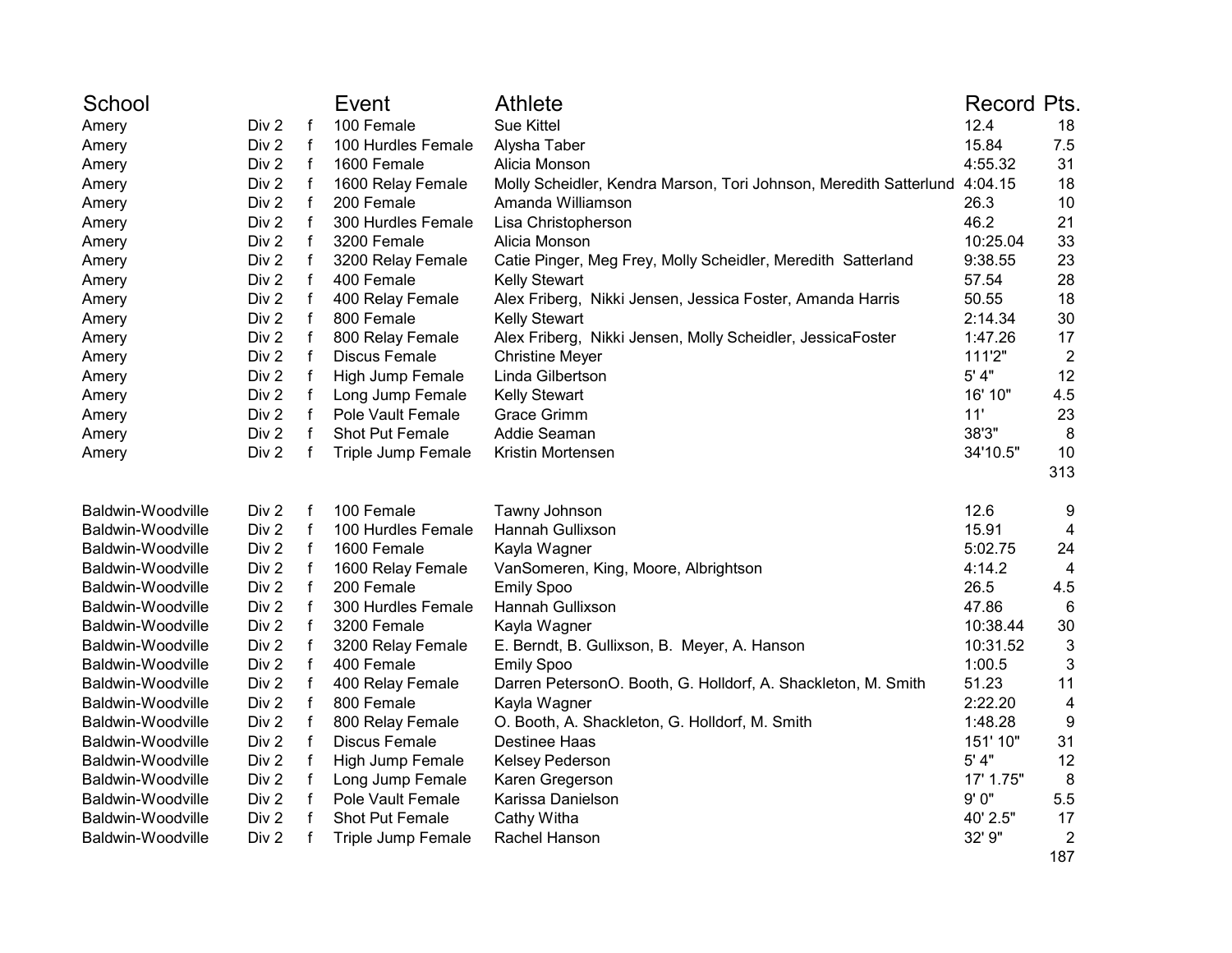| Chilton  | Div 2            | f            | 100 Female           | Liz Roehrig                                                    | 12.4       | 18             |
|----------|------------------|--------------|----------------------|----------------------------------------------------------------|------------|----------------|
| Chilton  | Div 2            | f            | 100 Hurdles Female   | Connie Piepenburg                                              | 14.79      | 25             |
| Chilton  | Div 2            | f            | 1600 Female          | Kristen Linzmeier                                              | 5:02.62    | 26             |
| Chilton  | Div 2            | $\mathsf f$  | 1600 Relay Female    | Tammy Pagel, Paula Kobriger, Patty Freidel, Kelly Owens        | 4:04.5     | 16             |
| Chilton  | Div 2            | f            | 200 Female           | Liz Roehrig                                                    | 25.63      | 22             |
| Chilton  | Div 2            | f            | 300 Hurdles Female   | <b>Emily Steifvater</b>                                        | 46.87      | 11             |
| Chilton  | Div 2            | f            | 3200 Female          | Kristen Linzmeier                                              | 11:27.3    | 16             |
| Chilton  | Div 2            | f            | 3200 Relay Female    | Kristin Linzmeier, Kara Linzmeier, Kayla Giese, Erika Owens    | 9:29.23    | 28             |
| Chilton  | Div 2            | f            | 400 Female           | <b>Kelly Owens</b>                                             | 59.33      | 13             |
| Chilton  | Div <sub>2</sub> | f            | 400 Relay Female     | Liz Roehrig, lauren Koepke, Jill Mallman, Sarah Tittman        | 50.29      | 23             |
| Chilton  | Div 2            | f            | 800 Female           | Kristen Linzmeier                                              | 2:16.38    | 24             |
| Chilton  | Div 2            | f            | 800 Relay Female     | Tina Anhalt, Kathy Hauser, Cindy Schabach, Tina Pingel         | 1:49.3     | 5              |
| Chilton  | Div 2            | $\mathsf{f}$ | <b>Discus Female</b> | Dominique Buechel                                              | 147'0      | 29             |
| Chilton  | Div 2            | f            | High Jump Female     | Liz Roehrig                                                    | 5' 10"     | 33             |
| Chilton  | Div 2            | f            | Long Jump Female     | Liz Roehrig                                                    | 18' 9"     | 32             |
| Chilton  | Div 2            | f            | Pole Vault Female    | Danielle Breckheimer                                           | 8'3"       | $\overline{2}$ |
| Chilton  | Div 2            | f            | Shot Put Female      | Linda Kolbe                                                    | 41'4 1/4 " | 22             |
| Chilton  | Div 2            | f            | Triple Jump Female   | Kayla Lisowe                                                   | 37'7 1/2"  | 31             |
|          |                  |              |                      |                                                                |            | 376            |
|          |                  |              |                      |                                                                |            |                |
|          |                  |              |                      |                                                                |            |                |
| Edgewood | Div 2            | f            | 100 Female           | Eileen Gehring                                                 | 12.11      | 30             |
| Edgewood | Div 2            | f            | 100 Hurdles Female   | Lisa Junck                                                     | 14.49      | 29             |
| Edgewood | Div 2            | f            | 1600 Female          | Amy Davis                                                      | 4:53.17    | 33             |
| Edgewood | Div 2            | $\mathsf f$  | 1600 Relay Female    | Kaitlyn Barth, Caitlin Link, Maeve O'Driscoll, Kelly Rodriguez | 4:02.82    | 24             |
| Edgewood | Div 2            | f            | 200 Female           | Eileen Gehring                                                 | 25         | 33             |
| Edgewood | Div 2            | f            | 300 Hurdles Female   | Lisa Junck                                                     | 44.64      | 30             |
| Edgewood | Div 2            | f            | 3200 Female          | Amy Davis                                                      | 10:26.36   | 32             |
| Edgewood | Div 2            | f            | 3200 Relay Female    | Ave Grosenheider, Amy Davis, Caitlin Link, Kelly Rodriguez     | 9:25.22    | 30             |
| Edgewood | Div 2            | f            | 400 Female           | Eileen Gehring                                                 | 56.45      | 33             |
| Edgewood | Div 2            | f            | 400 Relay Female     | Brooke Rockouski, Aurora Resop, Lizzie Goodwin, Hannah Frazier | 50.99      | 15             |
| Edgewood | Div 2            | f            | 800 Female           | Molly McClimon                                                 | 2:14.39    | 29             |
| Edgewood | Div 2            | f            | 800 Relay Female     | Aurora Resop, Lizzie Goodwin, Aarika deMacedo, Hannah Frazier  | 1:47.86    | 12             |
| Edgewood | Div 2            | f            | <b>Discus Female</b> | Karen Schnernecker                                             | 112' 4"    | 3              |
| Edgewood | Div 2            | f            | High Jump Female     | Lisa Junck                                                     | 5' 8''     | 31             |
| Edgewood | Div 2            | f            | Long Jump Female     | Lisa Junck                                                     | 17' 10.5"  | 22             |
| Edgewood | Div 2            | f            | Pole Vault Female    | <b>Kristin Blair</b>                                           | 10' 6"     | 18             |
| Edgewood | Div 2            | $\mathbf f$  | Shot Put Female      | Karen Schnernecker                                             | 38' 11"    | 12             |
| Edgewood | Div 2            | f            | Triple Jump Female   | Erica Schoeller                                                | 36'10"     | 26             |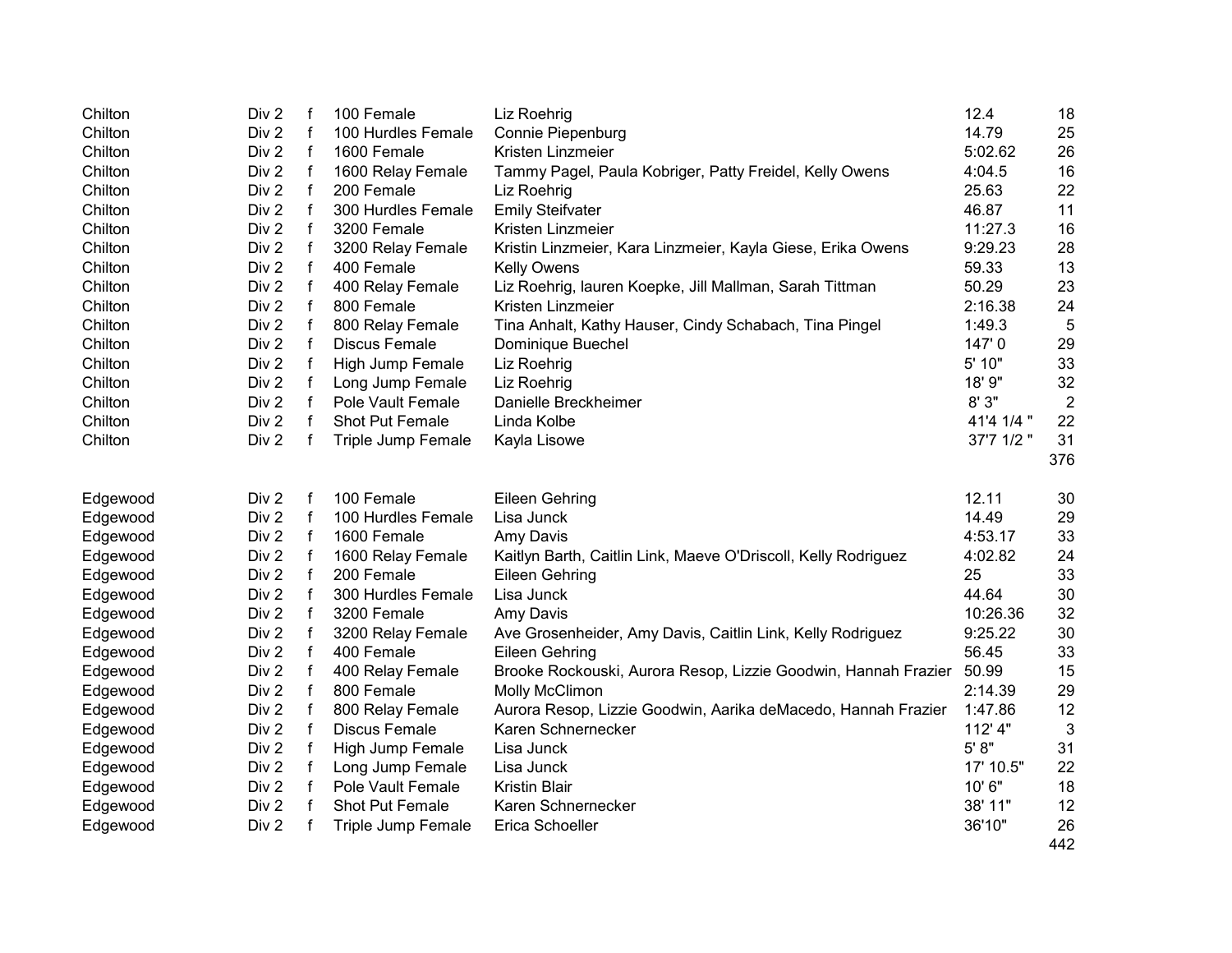| Fox Valley Lutheran | Div 2            | f            | 100 Female           | Louisa Marxen                                                            | 12.2       | 28             |
|---------------------|------------------|--------------|----------------------|--------------------------------------------------------------------------|------------|----------------|
| Fox Valley Lutheran | Div 2            | $\mathbf f$  | 100 Hurdles Female   | Sue Loeck                                                                | 14.7       | 28             |
| Fox Valley Lutheran | Div 2            | f            | 1600 Female          | Olivia Krahn                                                             | 5:19.26    | $\overline{7}$ |
| Fox Valley Lutheran | Div 2            | $\mathsf f$  | 1600 Relay Female    | Jenna Bruss, Anna Ewart, Anica Broekemeier, Olivia Verbeke               | 4:03.23    | 22             |
| Fox Valley Lutheran | Div 2            | $\mathsf f$  | 200 Female           | Louisa Marxen                                                            | 25.77      | 17             |
| Fox Valley Lutheran | Div 2            | $\mathsf f$  | 300 Hurdles Female   | Sue Loeck                                                                | 44.7       | 29             |
| Fox Valley Lutheran | Div 2            | f            | 3200 Female          | Anika Homan                                                              | 11:31.31   | 14             |
| Fox Valley Lutheran | Div 2            | f            | 3200 Relay Female    | Jenna Bruss, Anna Ewart, Anika Homan, Olivia Verbeke                     | 9:40.57    | 21             |
| Fox Valley Lutheran | Div 2            | f            | 400 Female           | Sue Loeck                                                                | 57.8       | 24             |
| Fox Valley Lutheran | Div 2            | f            | 400 Relay Female     | Louisa Marxen, Jennifer Prillwitz, Hannah Hungerford, Leyna Herzoc 48.98 |            | 33             |
| Fox Valley Lutheran | Div 2            | f            | 800 Female           | Anna Ewart                                                               | 2:19.71    | 15             |
| Fox Valley Lutheran | Div 2            | $\mathbf f$  | 800 Relay Female     | Morgan Meyer, Mary Kolell, Danielle Voss, Bailey Diersen                 | 1:44.01    | $30\,$         |
| Fox Valley Lutheran | Div 2            | f            | Discus Female        | Kristen Freischmidt                                                      | 118' 5"    | $\overline{7}$ |
| Fox Valley Lutheran | Div 2            | $\mathsf f$  | High Jump Female     | <b>Cathy Conradt</b>                                                     | $5'3"$     | 4              |
| Fox Valley Lutheran | Div 2            | $\mathsf f$  | Long Jump Female     | Louisa Marxen                                                            | 17' 10"    | 20             |
| Fox Valley Lutheran | Div 2            | f            | Pole Vault Female    | Danielle Voss                                                            | 10'6"      | 18             |
| Fox Valley Lutheran | Div 2            | f            | Shot Put Female      | <b>Crystal Grosskopf</b>                                                 | 37' 2"     | $\overline{4}$ |
| Fox Valley Lutheran | Div 2            | f            | Triple Jump Female   | Anna Ewart                                                               | 34' 10"    | 9              |
|                     |                  |              |                      |                                                                          |            | 330            |
|                     |                  |              |                      |                                                                          |            |                |
| Freedom             | Div 2            | f            | 100 Female           | Talbot                                                                   | 12.2       | 28             |
| Freedom             | Div 2            | f            | 100 Hurdles Female   | Talbot                                                                   | 13.9       | 33             |
| Freedom             | Div 2            | $\mathsf f$  | 1600 Female          | <b>Bloy</b>                                                              | 5:07.84    | 20             |
| Freedom             | Div 2            | $\mathsf f$  | 1600 Relay Female    | Hambel, Bartels, Stordahl, Johnson                                       | 4:01.27    | 27             |
| Freedom             | Div 2            | $\mathsf f$  | 200 Female           | Talbot                                                                   | 25.06      | 32             |
| Freedom             | Div 2            | $\mathsf{f}$ | 300 Hurdles Female   | Talbot                                                                   | 44.03      | 31             |
| Freedom             | Div 2            | f            | 3200 Female          | Kavanaugh                                                                | 11:12.83   | 23             |
| Freedom             | Div 2            | f            | 3200 Relay Female    | Bos, Johnson, Peters, Bloy                                               | 9:24.75    | 31             |
| Freedom             | Div 2            | f            | 400 Female           | Peters                                                                   | 57.87      | 23             |
| Freedom             | Div 2            | $\mathbf{f}$ | 400 Relay Female     | Mashlan, Peters, Miller, Helms                                           | 50.22      | 24             |
| Freedom             | Div <sub>2</sub> | $\mathsf{f}$ | 800 Female           | Peters                                                                   | 2:15.51    | 26             |
| Freedom             | Div 2            | $\mathsf{f}$ | 800 Relay Female     | Bartels, Johnson, Vondrachek, Topp                                       | 1:46.00    | 23             |
| Freedom             | Div 2            | f            | <b>Discus Female</b> | Liesch                                                                   | 138' 9"    | 23             |
| Freedom             | Div 2            | f            | High Jump Female     | Zwiers                                                                   | $5'$ 4"    | 12             |
| Freedom             | Div 2            | f            | Long Jump Female     | Talbot                                                                   | 17' 11.75" | 24             |
| Freedom             | Div 2            | f            | Pole Vault Female    | Tomazevic                                                                | 10' 9"     | 21             |
| Freedom             | Div 2            | f            | Shot Put Female      | Liesch                                                                   | 40' 0.25"  | 15             |
| Freedom             | Div 2            | f            | Triple Jump Female   | Helms                                                                    | 35'1"      | 13             |
|                     |                  |              |                      |                                                                          |            | 428            |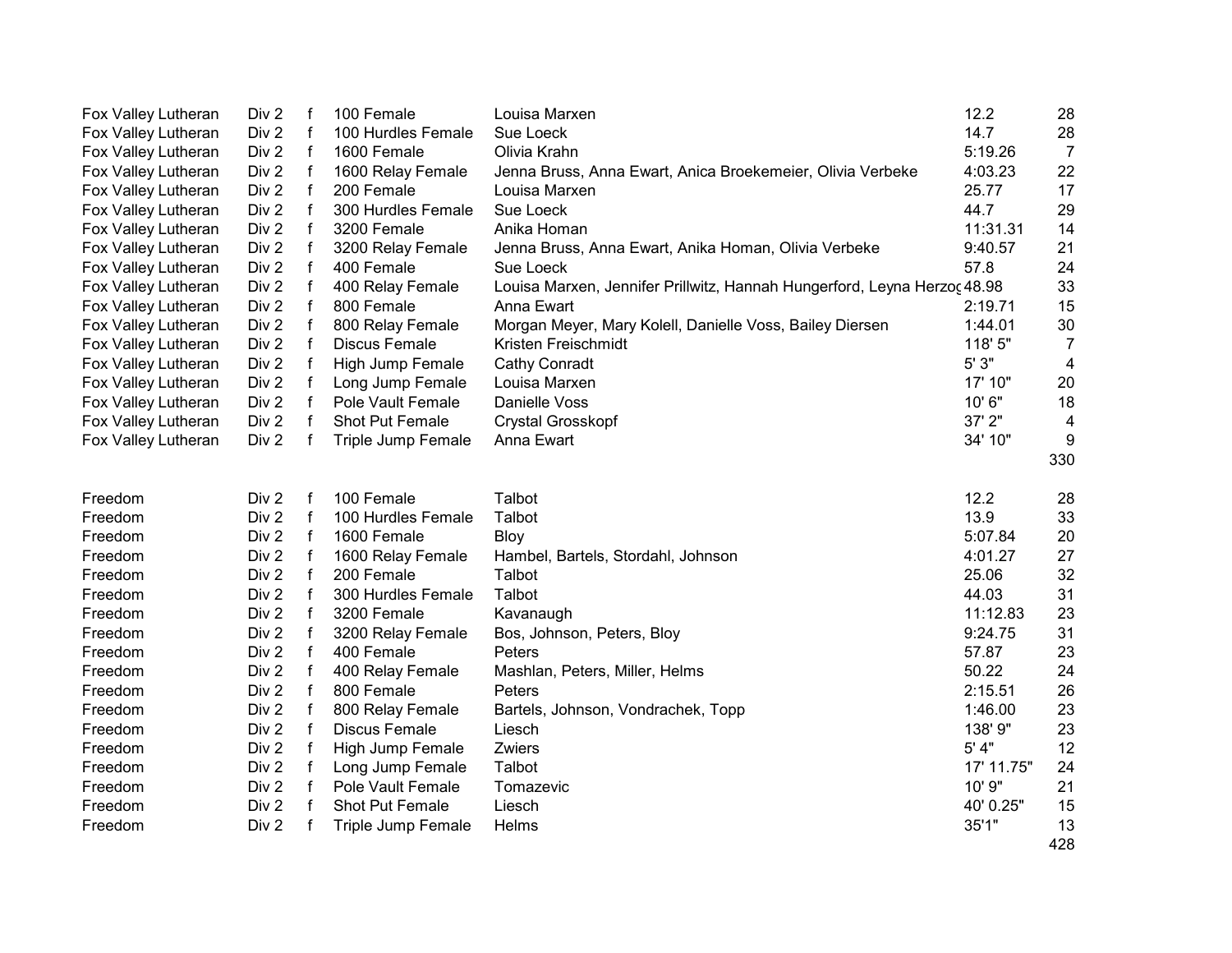| $G-E-T$            | Div <sub>2</sub> | f            | 100 Female           | <b>Tracy Wilber</b>                                                | 12.64      | $\overline{7}$   |
|--------------------|------------------|--------------|----------------------|--------------------------------------------------------------------|------------|------------------|
| $G-E-T$            | Div 2            | $\mathsf{f}$ | 100 Hurdles Female   | Meg Sill                                                           | 16.8       | $\boldsymbol{2}$ |
| $G-E-T$            | Div 2            | $\mathsf f$  | 1600 Female          | Dana Feyen                                                         | 5:00.20    | 27               |
| G-E-T              | Div <sub>2</sub> | f            | 1600 Relay Female    | Jesse Ebersold, Steph Burchell, Amy Roehl, Amy Bloss               | 4:09.34    | $\overline{7}$   |
| G-E-T              | Div 2            | f            | 200 Female           | <b>Tracy Wilber</b>                                                | 26.08      | 14               |
| G-E-T              | Div 2            | f            | 300 Hurdles Female   | Quinn Wenthe                                                       | 48.03      | $\overline{4}$   |
| G-E-T              | Div 2            | f            | 3200 Female          | Dana Feyen                                                         | 10:36.06   | 31               |
| G-E-T              | Div 2            | f            | 3200 Relay Female    | Amy Bloss, Steph Burchell, Sarah Rastall, Danielle Docken          | 10:20.84   | 6                |
| G-E-T              | Div 2            | $\mathbf f$  | 400 Female           | <b>Tracy Canar</b>                                                 | 58.94      | 17               |
| G-E-T              | Div 2            | f            | 400 Relay Female     | Jenny Anderson, Dani Hare, Tracy Wilber, Lisa Christianson         | 51.44      | 9                |
| G-E-T              | Div 2            | $\mathbf f$  | 800 Female           | Dana Feyen                                                         | 2:22.57    | 3                |
| G-E-T              | Div 2            | $\mathbf f$  | 800 Relay Female     | Tracy Wilber, Mary Johnson, Jenny Anderson, Lisa Christianson      | 1:50.44    | $\mathbf{3}$     |
| $G-E-T$            | Div 2            | f            | <b>Discus Female</b> | Annalese Lamke                                                     | 140' 4"    | 26               |
| G-E-T              | Div 2            | $\mathsf f$  | High Jump Female     | Sidney Severson                                                    | 5' 4"      | 12               |
| G-E-T              | Div 2            | f            | Long Jump Female     | <b>Tati Rice</b>                                                   | 17' 8.75"  | 18               |
| G-E-T              | Div 2            | f            | Pole Vault Female    | <b>Ellen Mills</b>                                                 | 9'6''      | 9.5              |
| G-E-T              | Div 2            | f            | Shot Put Female      | Annalese Lamke                                                     | 42' 2"     | 26               |
| G-E-T              | Div 2            | f            | Triple Jump Female   | <b>Tati Rice</b>                                                   | 37' 1"     | 27               |
|                    |                  |              |                      |                                                                    |            | 248              |
|                    |                  |              |                      |                                                                    |            |                  |
| Hayward            | Div 2            | f            | 100 Female           | Amy Albrecht                                                       | 12.7       | 4                |
| Hayward            | Div 2            | f            | 100 Hurdles Female   | Meredith Ingbretson                                                | 15.5       | 11               |
| Hayward            | Div 2            | f            | 1600 Female          | Jessica Novak                                                      | 5:07.02    | 22               |
| Hayward            | Div 2            | $\mathsf{f}$ | 1600 Relay Female    | Elizabeth Simak, Sid Hadley, Alison Somerville, Natalie Williamson | 4:06.77    | 11               |
| Hayward            | Div 2            | $\mathsf f$  | 200 Female           | <b>Gabby Snider</b>                                                | 26.29      | 11               |
| Hayward            | Div 2            | f            | 300 Hurdles Female   | Alison Somerville                                                  | 46.94      | 10               |
| Hayward            | Div 2            | f            | 3200 Female          | Brenda Bergum                                                      | 11:20.00   | 20               |
| Hayward            | Div 2            | $\mathsf f$  | 3200 Relay Female    | Ingrid Sokup, Nel Hanson, Eliana Malnourie, Hailey Miller          | 9:50.13    | 15               |
| Hayward            | Div 2            | f            | 400 Female           | Corrine Malcolm                                                    | 59.41      | 9                |
| Hayward            | Div <sub>2</sub> | $\mathsf f$  | 400 Relay Female     | Jerzy Petit, Taylor Snider, Amber Heidenreich, Gabby Snider        | 49.45      | 30               |
| Hayward            | Div 2            | $\mathsf f$  | 800 Female           | Elizabeth Simak                                                    | 2:16.75    | 22               |
| Hayward            |                  |              |                      |                                                                    |            | 18               |
| Hayward            | Div 2            | f            | 800 Relay Female     | Morgan Johnson, Gabby Snider, Paige Somerville, Claudia Duffy      | 1:46.92    |                  |
|                    | Div 2            | f            | <b>Discus Female</b> | Katie Taylor                                                       | 146' 00"   | 28               |
|                    | Div 2            | f            | High Jump Female     |                                                                    | 5' 4"      | 12               |
| Hayward<br>Hayward | Div 2            | f            | Long Jump Female     | Paige Somerville<br>Morgan Johnson                                 | 19' 1"     | 33               |
| Hayward            | Div 2            | $\mathsf f$  | Pole Vault Female    | Amber Heidenreich                                                  | 10' 00"    | 13               |
| Hayward            | Div 2            | $\mathbf f$  | Shot Put Female      | Katie Taylor                                                       | 46' 06"    | 33               |
| Hayward            | Div 2            | f            | Triple Jump Female   | <b>Gabby Snider</b>                                                | 37' 06.75" | 30               |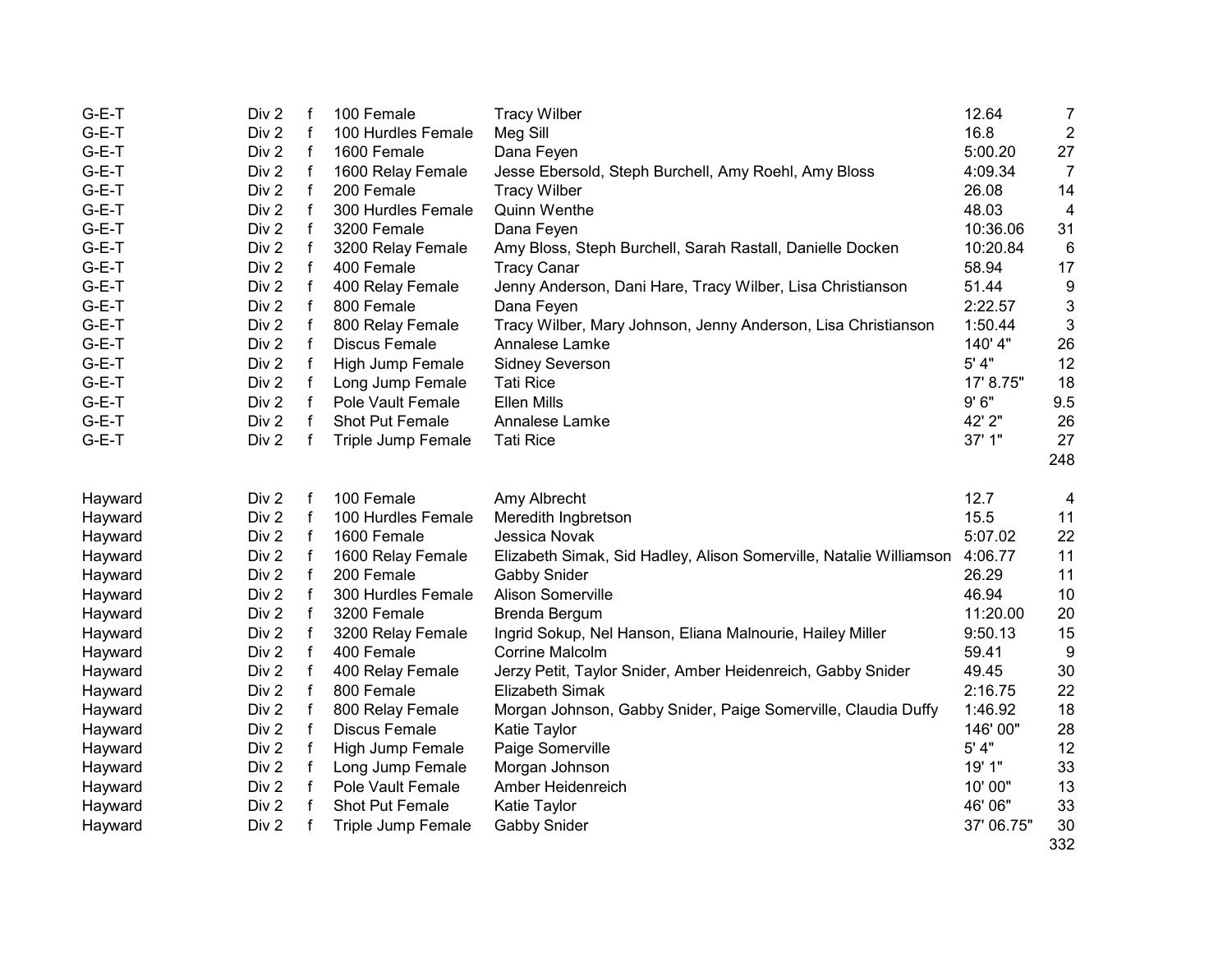| Kohler  | Div <sub>2</sub> | f | 100 Female           | <b>Kelly McGinnis</b>                                         | 12.4        | 18                      |
|---------|------------------|---|----------------------|---------------------------------------------------------------|-------------|-------------------------|
| Kohler  | Div 2            | f | 100 Hurdles Female   | Rose McGinnis                                                 | 15.15       | 17                      |
| Kohler  | Div 2            | f | 1600 Female          | <b>Taylor Clark</b>                                           | 5:25.9      | $\mathbf{3}$            |
| Kohler  | Div 2            | f | 1600 Relay Female    | Miller, Schaetz, Schmeling, Kattreh                           | 4:05.4      | 14                      |
| Kohler  | Div 2            | f | 200 Female           | Ann Kattreh                                                   | 25.1        | 31                      |
| Kohler  | Div 2            | f | 300 Hurdles Female   | Rose McGinnis                                                 | 45.3        | 25                      |
| Kohler  | Div 2            | f | 3200 Female          | Shannon O'Leary                                               | 11:58.47    | 4                       |
| Kohler  | Div 2            | f | 3200 Relay Female    | Holzwart, Wolf, Mueller, Clark                                | 10:10.1     | 8                       |
| Kohler  | Div 2            | f | 400 Female           | Ann Kattreh                                                   | 56.6        | 32                      |
| Kohler  | Div 2            | f | 400 Relay Female     | Muller, Nolan, Miller, McGinnis                               | 51.6        | $\overline{7}$          |
| Kohler  | Div <sub>2</sub> | f | 800 Female           | Karen Kuck                                                    | 2:21.4      | 9                       |
| Kohler  | Div <sub>2</sub> | f | 800 Relay Female     | Linck, Rutten, Messales, Sprinkman                            | 1:48.2      | 11                      |
| Kohler  | Div 2            | f | <b>Discus Female</b> | Vicki Werbeckes                                               | 115'4"      | $\overline{4}$          |
| Kohler  | Div 2            | f | High Jump Female     | Samantha Linck                                                | 5' 4"       | 12                      |
| Kohler  | Div 2            | f | Long Jump Female     | Ann Kattreh                                                   | 17' 3"      | 10                      |
| Kohler  | Div 2            | f | Shot Put Female      | Deb Zastrow                                                   | 36'6.5"     | $\overline{2}$          |
| Kohler  | Div 2            | f | Triple Jump Female   | Jo Ann Steen                                                  | 34'7"       | $\overline{7}$          |
|         |                  |   |                      |                                                               |             | 214                     |
|         |                  |   |                      |                                                               |             |                         |
| Laconia | Div 2            | f | 100 Female           | <b>Beth Carroll</b>                                           | 12.7        | $\overline{4}$          |
| Laconia | Div 2            | f | 100 Hurdles Female   | Terry Halfman                                                 | 15.9        | 5.5                     |
| Laconia | Div 2            | f | 1600 Female          | Hailey Isaac                                                  | 5:16.75     | 10                      |
| Laconia | Div 2            | f | 1600 Relay Female    | Lindsey Frieler, Nicole Schmuhl, Ally Francis, Ashly Pluim    | 4:16.96     | 3                       |
| Laconia | Div 2            | f | 200 Female           | Allison Grahl                                                 | 26.31       | 9                       |
| Laconia | Div 2            | f | 300 Hurdles Female   | Alexandra Wagner                                              | 48.24       | 3                       |
| Laconia | Div 2            | f | 3200 Female          | Hailey Isaac                                                  | 11:56.53    | 5                       |
| Laconia | Div 2            | f | 3200 Relay Female    | Brianna Burk, Kalley Haen, Katie Robert, Allysa Zickert       | 10:23.75    | 5                       |
| Laconia | Div 2            | f | 400 Female           | <b>Allison Grahl</b>                                          | 59.4        | 10                      |
| Laconia | Div 2            | f | 400 Relay Female     | Cora Williams, Taylor Davies, Taylor VandeBerg. Allison Grahl | 51.11       | 13                      |
| Laconia | Div 2            | f | 800 Female           | Cyna Madigan                                                  | 2:21.34     | 10                      |
| Laconia | Div 2            | f | 800 Relay Female     | Cora Williams, Taylor Davies, Taylor VandeBerg, Allison Grahl | 1:49.31     | $\overline{4}$          |
| Laconia | Div 2            | f | Discus Female        | Paula Gitzel                                                  | 124' 4 1/2" | 10                      |
| Laconia | Div 2            | f | High Jump Female     | <b>Taylor VandeBerg</b>                                       | 5' 4"       | 12                      |
| Laconia | Div 2            | f | Long Jump Female     | <b>Allison Grahl</b>                                          | 16'7''      | $\overline{2}$          |
| Laconia | Div 2            | f | Shot Put Female      | Renata Lindal                                                 | 40' 7.25"   | 18                      |
| Laconia | Div 2            |   | Triple Jump Female   | Katie Montey                                                  | 33'7 1/2"   | $\overline{\mathbf{4}}$ |
|         |                  |   |                      |                                                               |             | 127                     |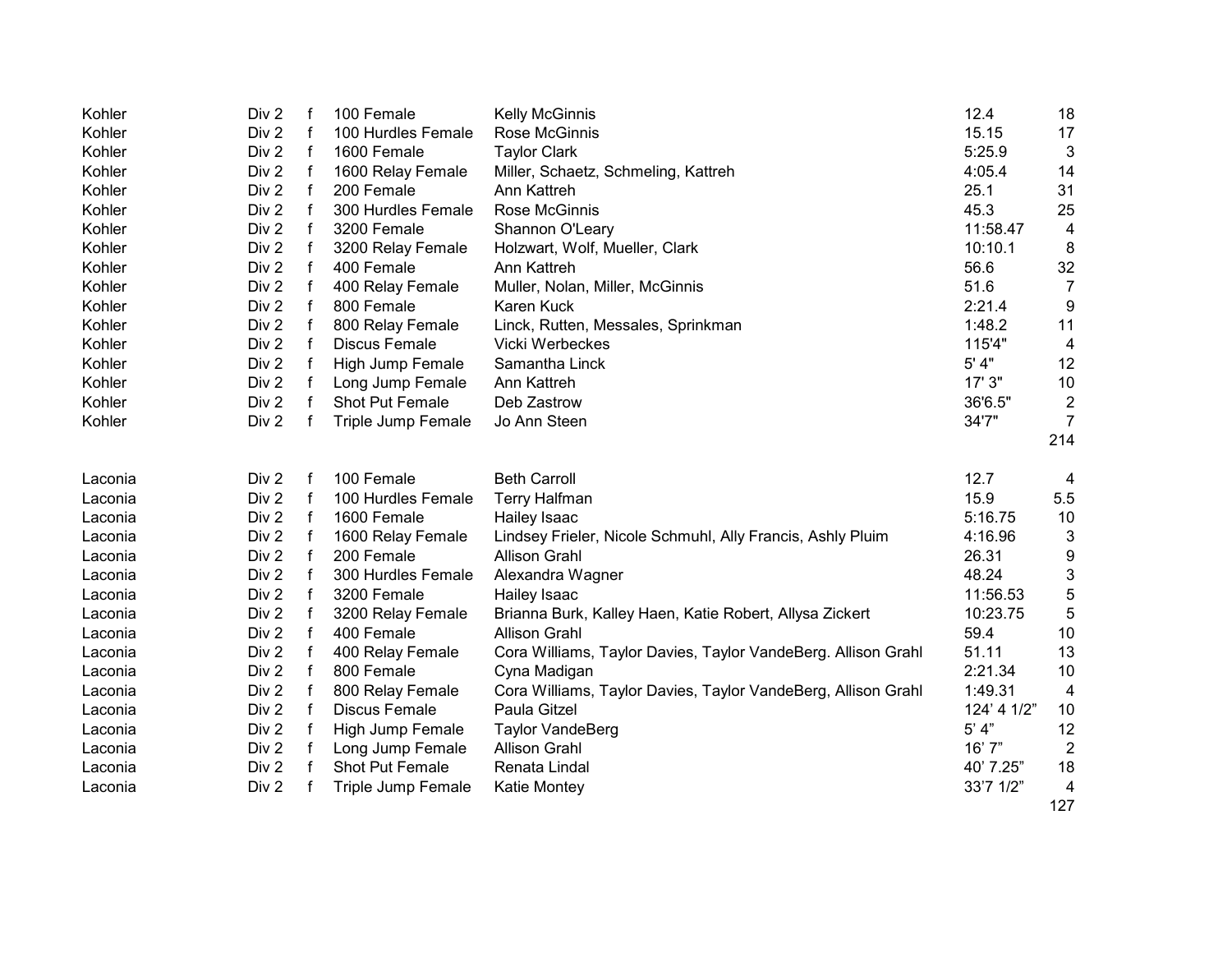| Lakeside Lutheran | Div 2            | f           | 100 Female           | Jenny Kayser                                                             | 12.41     | 15             |
|-------------------|------------------|-------------|----------------------|--------------------------------------------------------------------------|-----------|----------------|
| Lakeside Lutheran | Div <sub>2</sub> | $\mathsf f$ | 100 Hurdles Female   | Meghan Pingel                                                            | 14.72     | 27             |
| Lakeside Lutheran | Div 2            | $\mathsf f$ | 1600 Female          | Nicole Gurgel                                                            | 5:16.57   | 11             |
| Lakeside Lutheran | Div 2            | f           | 1600 Relay Female    | Megan Behl, Meghan Matthies, Janelle Bagneski, Deborah Yagow             | 3:58.44   | 33             |
| Lakeside Lutheran | Div 2            | f           | 200 Female           | Janelle Bagneski                                                         | 25.64     | 21             |
| Lakeside Lutheran | Div 2            | f           | 300 Hurdles Female   | Ellen Schwartz                                                           | 46.3      | 19             |
| Lakeside Lutheran | Div 2            | f           | 3200 Female          | Nicole Gurgel                                                            | 11:23.71  | 17             |
| Lakeside Lutheran | Div 2            | f           | 3200 Relay Female    | Katie Schommer, Sarah Leverence, Gabbie Shiels, Deb Yagow                | 9:35.59   | 24             |
| Lakeside Lutheran | Div 2            | f           | 400 Female           | Rachel Behl                                                              | 58.88     | 18             |
| Lakeside Lutheran | Div 2            | f           | 400 Relay Female     | Patience Letko, Meghan Pingel, Amber Rowoldt, Lydia Ulrich               | 49.69     | 29             |
| Lakeside Lutheran | Div 2            | f           | 800 Female           | Deborah Yagow                                                            | 2:18.07   | 21             |
| Lakeside Lutheran | Div 2            | f           | 800 Relay Female     | Sami Huebner, Meghan Pingel, Amber Rowoldt, Lydia Ulrich                 | 1:43.28   | 33             |
| Lakeside Lutheran | Div 2            | f           | <b>Discus Female</b> | <b>Tiffany Medenwaldt</b>                                                | 138'09"   | 23             |
| Lakeside Lutheran | Div 2            | f           | High Jump Female     | Laura Hafenstein                                                         | $5'$ $5"$ | 21             |
| Lakeside Lutheran | Div 2            | f           | Long Jump Female     | Laura Hafenstein                                                         | 18' 4"    | 30             |
| Lakeside Lutheran | Div 2            | f           | Pole Vault Female    | Danielle Schilling                                                       | 11'03"    | 26             |
| Lakeside Lutheran | Div 2            | f           | Shot Put Female      | Amanda Hoeppner                                                          | 43'05"    | 30             |
| Lakeside Lutheran | Div 2            | f           | Triple Jump Female   | Beth Zimmerman                                                           | 37'06.5"  | 29             |
|                   |                  |             |                      |                                                                          |           | 426            |
| Lodi              | Div 2            | f           | 100 Female           | Alicia Ballweg                                                           | 12        | 33             |
| Lodi              | Div 2            | f           | 100 Hurdles Female   | Mackenzie Heyroth                                                        | 14.36     | 32             |
| Lodi              | Div 2            | f           | 1600 Female          | Ann Detmer                                                               | 5:02.73   | 25             |
| Lodi              | Div 2            | f           | 1600 Relay Female    | Mackenzie Heyroth, Hannah Busser, Isabelle Clary, Rhianna Walzer 4:00.09 |           | 31             |
| Lodi              | Div 2            | $\mathbf f$ | 200 Female           | Alicia Ballweg                                                           | 25.6      | 24             |
| Lodi              | Div 2            | $\mathbf f$ | 300 Hurdles Female   | Mackenzie Heyroth                                                        | 43.61     | 33             |
| Lodi              | Div 2            | f           | 3200 Female          | <b>Isabelle Clary</b>                                                    | 11:21.34  | 19             |
| Lodi              | Div 2            | $\mathbf f$ | 3200 Relay Female    | Renee Meister, McKenzie Kruchten, Chelsea Buchanan, Meredith G 9:29.61   |           | 27             |
| Lodi              | Div 2            | $\mathsf f$ | 400 Female           | Rhianna Walzer                                                           | 59.04     | 16             |
| Lodi              | Div <sub>2</sub> | f           | 400 Relay Female     | Mackenzie Heyroth, Hannah Busser, Amanda Miller, Rhianna Walze 50.99     |           | 15             |
| Lodi              | Div 2            | f           | 800 Female           | Ann Detmer                                                               | 2:15.21   | 28             |
| Lodi              | Div 2            | f           | 800 Relay Female     | Mackenzie Heyroth, Hannah Busser, Amanda Miller, Rhianna Walze 1:46.77   |           | 19             |
| Lodi              | Div 2            | f           | <b>Discus Female</b> | <b>Connie Mabis</b>                                                      | 133'6"    | 18             |
| Lodi              | Div 2            | f           | High Jump Female     | Kari Lione                                                               | $5'$ $5"$ | 21             |
| Lodi              | Div 2            | f           | Long Jump Female     | Mackenzie Heyroth                                                        | 17' 10.5" | 22             |
| Lodi              | Div 2            | f           | Pole Vault Female    | Megan Damit                                                              | 9'0''     | 5.5            |
| Lodi              | Div 2            | f           | Shot Put Female      | Ella Puls                                                                | 38'0"     | $\overline{7}$ |
| Lodi              | Div 2            |             | Triple Jump Female   | Lauryn Milne                                                             | 36'0"     | 21             |
|                   |                  |             |                      |                                                                          |           | 396            |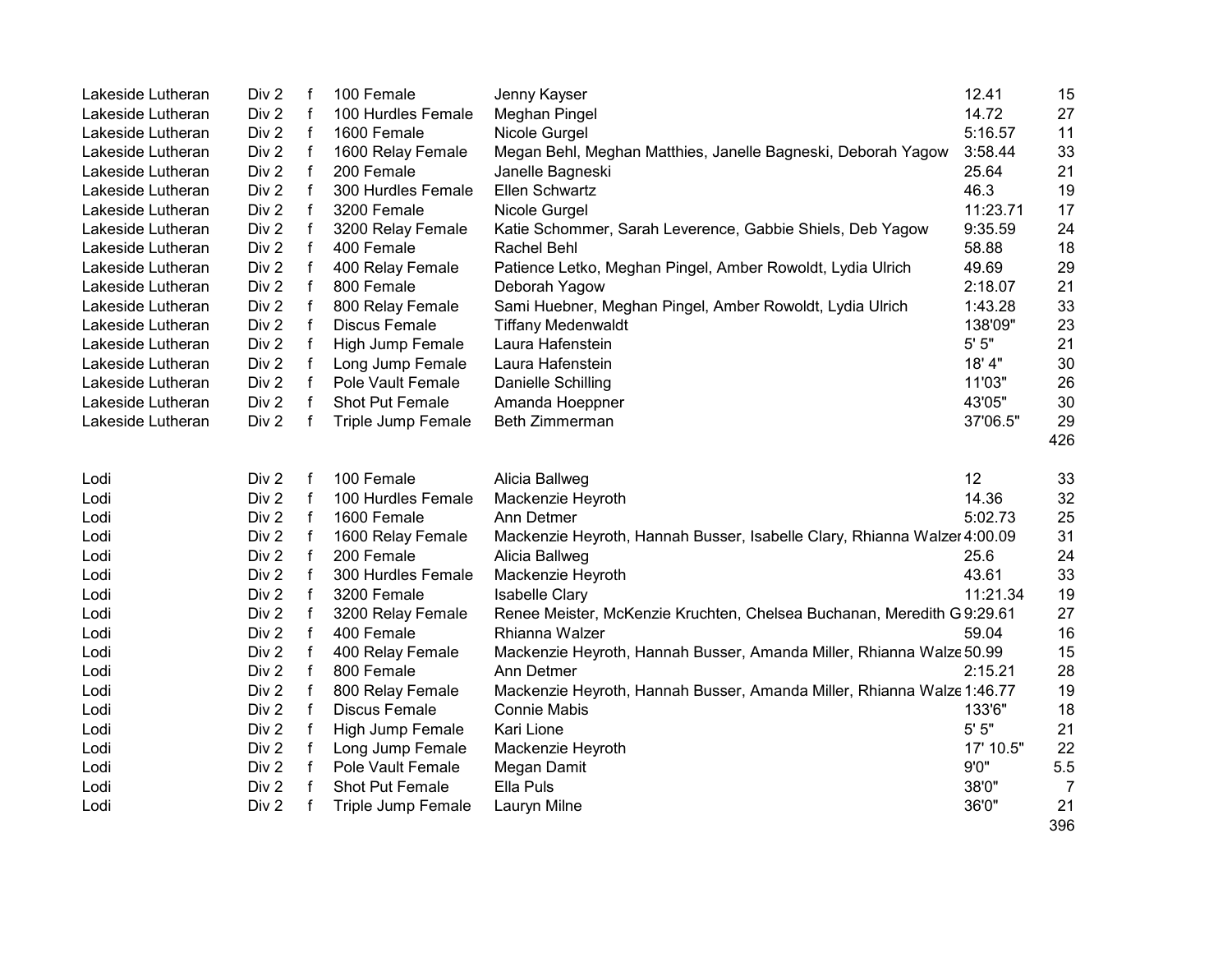| Marinette | Div 2            | $\mathsf f$  | 100 Female           | Margie Jones                                                   | 12.4      | 18                      |
|-----------|------------------|--------------|----------------------|----------------------------------------------------------------|-----------|-------------------------|
| Marinette | Div 2            | $\mathsf{f}$ | 100 Hurdles Female   | Liz Faller                                                     | 15        | 22                      |
| Marinette | Div 2            | $\mathsf{f}$ | 1600 Female          | Janet Westphal                                                 | 4:55.91   | 30                      |
| Marinette | Div 2            | $\mathsf{f}$ | 1600 Relay Female    | Jacki Mckenney, Jodi Bolen, Janet Westphal, Jenni Westphal     | 3:58.91   | 32                      |
| Marinette | Div 2            | $\mathsf{f}$ | 200 Female           | Lisa Anderson                                                  | 26.1      | 13                      |
| Marinette | Div 2            | $\mathbf f$  | 300 Hurdles Female   | Lisa Koenig                                                    | 46.3      | 19                      |
| Marinette | Div 2            | f            | 3200 Female          | Janet Westphal                                                 | 10:53.8   | 26                      |
| Marinette | Div 2            | f            | 3200 Relay Female    | Suzi St. Clair, Jodi Bolen, Janet Westphal, Jenni Westphal     | 9:03.38   | 33                      |
| Marinette | Div 2            | $\mathsf{f}$ | 400 Female           | Jenni Westphal                                                 | 57.2      | 29                      |
| Marinette | Div 2            | $\mathsf{f}$ | 400 Relay Female     | Kira Boettcher, Erin Faller, Alison Ceranski, Stephanie Klegin | 50.48     | 19                      |
| Marinette | Div 2            | $\mathsf{f}$ | 800 Female           | Jenni Westphal                                                 | 2:11.92   | 33                      |
| Marinette | Div 2            | $\mathsf{f}$ | 800 Relay Female     | Ashley Biehl, Katie Francour, Andrea Charapata, Ally Kitkowski | 1:48.85   | 6                       |
| Marinette | Div 2            | $\mathbf f$  | <b>Discus Female</b> | <b>Tabitha Fendrick</b>                                        | 140'4"    | 26                      |
| Marinette | Div 2            | $\mathsf{f}$ | High Jump Female     | <b>Molly Diemer</b>                                            | 5' 4"     | 12                      |
| Marinette | Div 2            | $\mathsf{f}$ | Long Jump Female     | Missy Peterson                                                 | 18' 1"    | 26                      |
| Marinette | Div 2            | $\mathsf f$  | Pole Vault Female    | Lisa Trybom                                                    | 10'6"     | 18                      |
| Marinette | Div 2            | $\mathbf{f}$ | Shot Put Female      | Morgan Florek                                                  | 43'0"     | 29                      |
| Marinette | Div 2            | f            | Triple Jump Female   | <b>Erin Perkins</b>                                            | 35'11.5"  | 20                      |
|           |                  |              |                      |                                                                |           | 409                     |
|           |                  |              |                      |                                                                |           |                         |
| Marshall  | Div 2            | $\mathsf f$  | 100 Female           | M. Miggins                                                     | 12.63     | 8                       |
| Marshall  | Div 2            | $\mathsf{f}$ | 100 Hurdles Female   | D. Anton                                                       | 15.5      | 11                      |
| Marshall  | Div 2            | $\mathsf{f}$ | 1600 Female          | C. Huggett                                                     | 5:29.88   | $\overline{c}$          |
| Marshall  | Div 2            | $\mathsf{f}$ | 1600 Relay Female    | M. Andrews, K. Hellenbrand, A. Bonilla, C. Huggett             | 4:12.21   | $\sqrt{5}$              |
| Marshall  | Div 2            | $\mathbf{f}$ | 200 Female           | <b>B.</b> Clark                                                | 26.33     | 8                       |
| Marshall  | Div 2            | $\mathbf{f}$ | 300 Hurdles Female   | D. Anton                                                       | 46.46     | 15                      |
| Marshall  | Div <sub>2</sub> | $\mathsf{f}$ | 3200 Female          | G. Dugan                                                       | 11:47.82  | $\overline{7}$          |
| Marshall  | Div 2            | $\mathsf{f}$ | 3200 Relay Female    | A. Bonilla, K. Andrews, A. Huggett, C. Huggett                 | 10:16.10  | $\overline{7}$          |
| Marshall  | Div 2            | $\mathsf{f}$ | 400 Female           | A. Giese                                                       | 1:00.2    | 4                       |
| Marshall  | Div 2            | $\mathsf f$  | 400 Relay Female     | K. Kowski, H. Domask, K.Ward, T. Braithwaite                   | 51.85     | 5                       |
| Marshall  | Div 2            | $\mathsf f$  | 800 Female           | K. Bakken                                                      | 2:18.62   | 18                      |
| Marshall  | Div 2            | $\mathsf{f}$ | 800 Relay Female     | D. Anton, B. Clark, A. Haerterich, C. Krisher                  | 1:50.5    | $\overline{\mathbf{c}}$ |
| Marshall  | Div 2            | $\mathsf{f}$ | <b>Discus Female</b> | T. Robish                                                      | 123'8"    | 9                       |
| Marshall  | Div 2            | f            | High Jump Female     | M. Miggins                                                     | 5'3"      | 4                       |
| Marshall  | Div 2            | f            | Long Jump Female     | T. Braithwaite                                                 | 16' 3.5"  | 1                       |
| Marshall  | Div 2            | $\mathsf{f}$ | Pole Vault Female    | C. Hansen                                                      | 10'0"     | 13                      |
| Marshall  | Div 2            | $\mathbf f$  | Shot Put Female      | P. Walter                                                      | 38'10.75" | 11                      |
| Marshall  | Div 2            | $\mathsf f$  | Triple Jump Female   | <b>B.</b> Anton                                                | 35'0.75"  | 12                      |
|           |                  |              |                      |                                                                |           | 142                     |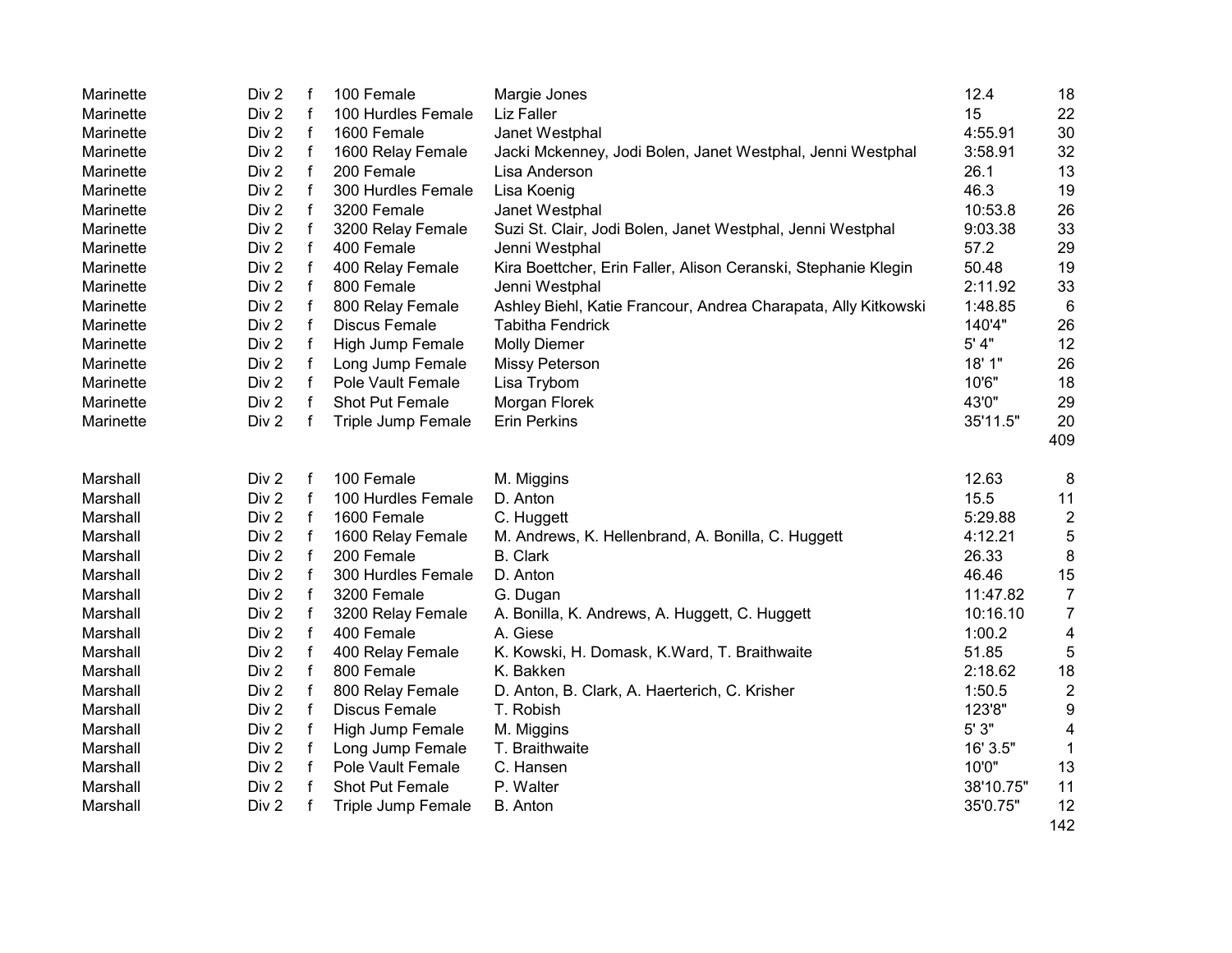| Mayville            | Div <sub>2</sub> | f           | 100 Female           | Amy Chen                                                                  | 12.3      | 25             |
|---------------------|------------------|-------------|----------------------|---------------------------------------------------------------------------|-----------|----------------|
| Mayville            | Div 2            | f           | 100 Hurdles Female   | Robert Male BerPatty Finkry                                               | 14.45     | 30             |
| Mayville            | Div 2            | f           | 1600 Female          | Carissa Schneiter                                                         | 5:15.3    | 13             |
| Mayville            | Div 2            | f           | 1600 Relay Female    | Amy Chen, Amber Schraufnagel, Katie Huizenga, Caitlin Falk                | 4:06.0    | 13             |
| Mayville            | Div 2            | f           | 200 Female           | Lori Schraufnagel                                                         | 25.47     | 26             |
| Mayville            | Div 2            | f           | 300 Hurdles Female   | <b>Caitlin Falk</b>                                                       | 46.3      | 19             |
| Mayville            | Div <sub>2</sub> | f           | 3200 Female          | Kristen Bonnett                                                           | 11:44.4   | 9              |
| Mayville            | Div 2            | f           | 3200 Relay Female    | Laura Verwiebe, Carolyn Olson, Kristen Bonnett, Lynette Drexler           | 9:42.2    | 20             |
| Mayville            | Div <sub>2</sub> | f           | 400 Female           | Lori Schraufnagel                                                         | 57.19     | 30             |
| Mayville            | Div 2            | f           | 400 Relay Female     | Brianna Huizenga, Cassie Strook, Taylopr Mangan, Amy Chen                 | 51.2      | 12             |
| Mayville            | Div <sub>2</sub> | f           | 800 Female           | <b>Brittany Breeze</b>                                                    | 2:21.8    | 6.5            |
| Mayville            | Div 2            | f           | 800 Relay Female     | Taylor Mangan, Cassie Strook, Brianna Huizenga, Amy Chen                  | 1:46.1    | 22             |
| Mayville            | Div <sub>2</sub> | $\mathbf f$ | <b>Discus Female</b> | Maria Krapfl                                                              | 138' 10"  | 21             |
| Mayville            | Div 2            | f           | High Jump Female     | Charlene John                                                             | 5'5''     | 21             |
| Mayville            | Div 2            | f           | Long Jump Female     | Jodi Butzlaff                                                             | 17' 6.75" | 15             |
| Mayville            | Div 2            | f           | Pole Vault Female    | Hope Kubicek                                                              | 10'       | 13             |
| Mayville            | Div 2            | f           | Shot Put Female      | Ann Laufenberg                                                            | 41'6"     | 23             |
| Mayville            | Div <sub>2</sub> | f           | Triple Jump Female   | <b>Jill Martens</b>                                                       | 35' 3"    | 15             |
|                     |                  |             |                      |                                                                           |           | 333            |
| Menominee Indian HS | Div 2            | f           | 100 Female           | Kimberly Latender                                                         | 12.78     | $\overline{2}$ |
| Menominee Indian HS | Div 2            | f           | 100 Hurdles Female   | Darice White                                                              | 19.44     | 1              |
| Menominee Indian HS | Div 2            | f           | 1600 Female          | Carey Wayka                                                               | 5:51.50   | 1              |
| Menominee Indian HS | Div 2            |             | 1600 Relay Female    | Aaliyah Webster, Piper Stoehr, Tehya Pyawasay, Mimi Beaulieu-Mor4:39.22   |           | 1              |
| Menominee Indian HS | Div 2            | f           | 200 Female           | Kimberly Latender                                                         | 27.28     | 1              |
| Menominee Indian HS | Div 2            |             | 300 Hurdles Female   | Dawn Turney                                                               | 59.2      | 1              |
| Menominee Indian HS | Div <sub>2</sub> | f           | 3200 Female          | Mimi Beaulieu-Morgan                                                      | 13:18.51  | 1              |
| Menominee Indian HS | Div 2            |             | 3200 Relay Female    | Aaliyah Webster, Tehya Pyawasay, Piper Stoehr, Mimi Beaulieu-Mol 12:44.14 |           | 1              |
| Menominee Indian HS | Div 2            | f           | 400 Female           | Tehya Pyawasay                                                            | 1:07.87   | 1              |
| Menominee Indian HS | Div 2            |             | 400 Relay Female     | Kimberly Latender, Carol Zhuckahosee, Ashley Smith, Mylia Olson           | 54.78     | 1              |
| Menominee Indian HS | Div 2            |             | 800 Female           | Melissa Cook                                                              | 2:26.00   | 1              |
| Menominee Indian HS | Div 2            |             | 800 Relay Female     | Sha'Nae Wynos, Channing O'Kimosh, Mercedes Waupoose, Mimi E2:02.19        |           | 1              |
| Menominee Indian HS | Div 2            | f           | <b>Discus Female</b> | Ania Smith                                                                | 134' 1"   | 19             |
| Menominee Indian HS | Div 2            |             | High Jump Female     | Melissa Cook                                                              | 4' 10"    | 1              |
| Menominee Indian HS | Div 2            |             | Long Jump Female     | Kimberly Latender                                                         | 16' 10"   | 4.5            |
| Menominee Indian HS | Div <sub>2</sub> | f           | Shot Put Female      | Ania Smith                                                                | 41' 1"    | 21             |
| Menominee Indian HS | Div 2            |             | Triple Jump Female   | Senihseah Wayka                                                           | 31'7"     | 1              |
|                     |                  |             |                      |                                                                           |           | 59             |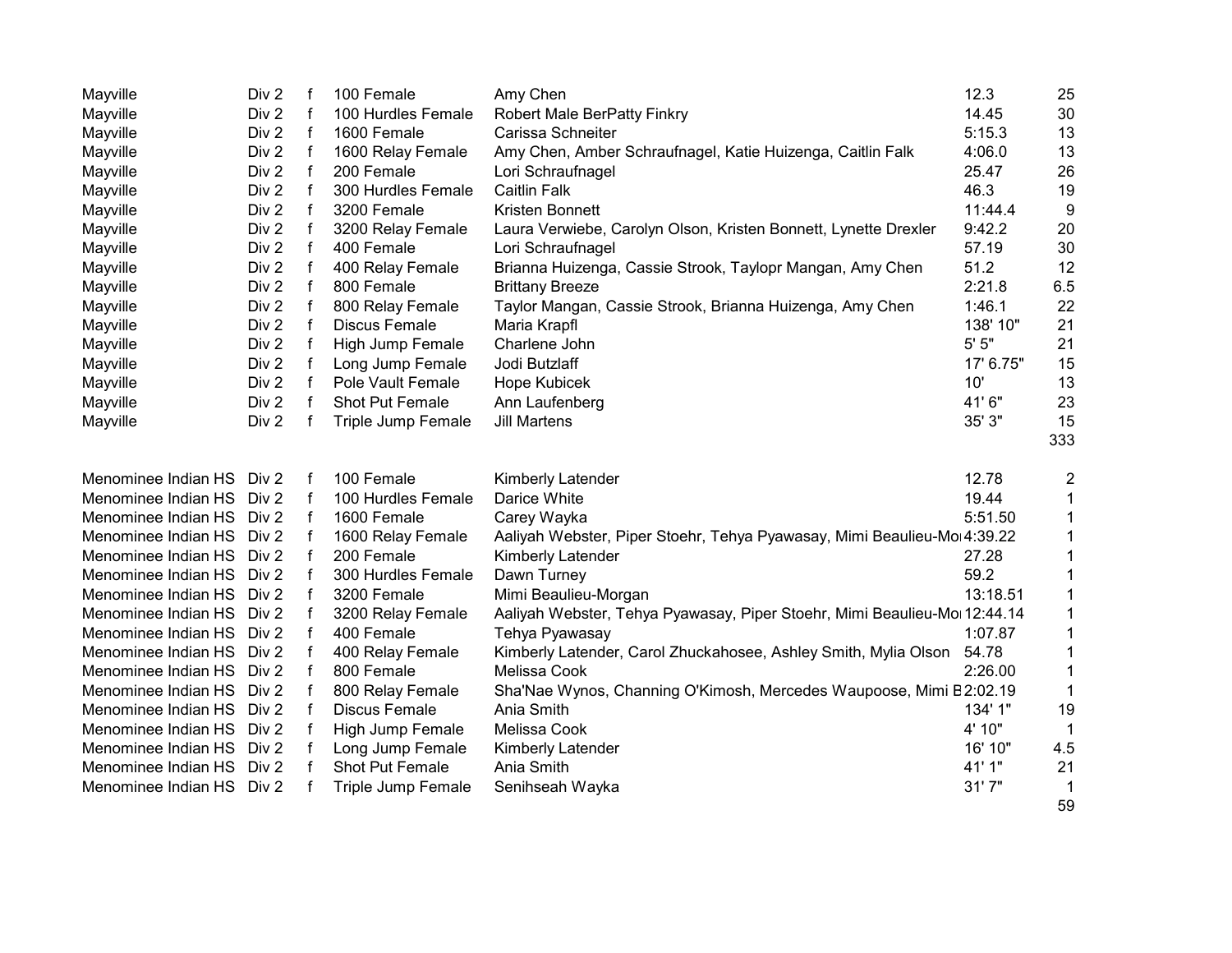| Monroe       | Div <sub>2</sub> | f                | 100 Female                      | Patti Silvis                                                            | 12.38         | 21             |
|--------------|------------------|------------------|---------------------------------|-------------------------------------------------------------------------|---------------|----------------|
| Monroe       | Div 2            |                  | 100 Hurdles Female              | Jordan Hirsbrunner                                                      | 14.99         | 23             |
| Monroe       | Div <sub>2</sub> | $\mathsf f$      | 1600 Female                     | <b>Tammy Milz</b>                                                       | 5:11.84       | 15             |
| Monroe       | Div <sub>2</sub> | $\mathsf f$      | 1600 Relay Female               | Isabel Bazley, Mya Waterman, Cammi Ganshert, Jordan Hirsbrunne 4:00.98  |               | 28             |
| Monroe       | Div <sub>2</sub> | $\mathsf f$      | 200 Female                      | Cammi Ganshert                                                          | 25.42         | 27             |
| Monroe       | Div <sub>2</sub> | $\mathbf f$      | 300 Hurdles Female              | Jordan Hirsbrunner                                                      | 43.77         | 32             |
| Monroe       | Div <sub>2</sub> | $\mathsf f$      | 3200 Female                     | Lisa Mueller                                                            | 11:28.94      | 15             |
| Monroe       | Div <sub>2</sub> | f                | 3200 Relay Female               | Rachel Wiesenberg, Stephanie Wyss, Calyn Bidlingmaier, Courtney 9:39.67 |               | 22             |
| Monroe       | Div 2            | f                | 400 Female                      | Katie Lindemann                                                         | 57.76         | 26             |
| Monroe       | Div 2            |                  | 400 Relay Female                | Maria Eberle, Lauren Werth, Brenna Bazley, Jaclyn Ditter                | 49.73         | 28             |
| Monroe       | Div <sub>2</sub> | f                | 800 Female                      | <b>Tammy Milz</b>                                                       | 2:15.34       | 27             |
| Monroe       | Div 2            |                  | 800 Relay Female                | Isabel Bazley, Abby Oudinot, Cammi Ganshert, Jordan Hirsbrunner 1:44.99 |               | 26             |
| Monroe       | Div 2            | f                | <b>Discus Female</b>            | <b>Amber Curtis</b>                                                     | 149'2"        | 30             |
| Monroe       | Div 2            | f                | High Jump Female                | Peggy Shreve                                                            | 5' 7"         | 29             |
| Monroe       | Div 2            | f                | Long Jump Female                | <b>Kelly Miller</b>                                                     | 18' 3"        | 28             |
| Monroe       | Div 2            | f                | Pole Vault Female               | Tre Voegeli                                                             | 11'1"         | 24             |
| Monroe       | Div 2            | f                | Shot Put Female                 | Jackie Curtis                                                           | 41'7.25"      | 24             |
| Monroe       | Div 2            | f                | Triple Jump Female              | Gina Schutte                                                            | 36'2.5"       | 23             |
|              |                  |                  |                                 |                                                                         |               | 447            |
|              | Div 2            | f                | 100 Female                      | Amanda Obot                                                             | 12.48         | 12             |
| Omro<br>Omro | Div 2            | f                | 100 Hurdles Female              | Sadie Huth                                                              | 15.27         | 15             |
| Omro         | Div <sub>2</sub> | f                | 1600 Female                     | Renee LaBerge                                                           | 5:24.9        | 4              |
|              | Div 2            |                  |                                 |                                                                         | 4:06.86       | 10             |
| Omro         | Div 2            | f<br>$\mathsf f$ | 1600 Relay Female<br>200 Female | Katie Garvin, Ashley McConnell, Amie Getchel, Kellen McConnell          | 25.37         |                |
| Omro         | Div 2            |                  |                                 | Amanda Obot                                                             | 44.92         | 28             |
| Omro         |                  | f                | 300 Hurdles Female              | Jessica Will                                                            |               | 28             |
| Omro         | Div 2            | f                | 3200 Female                     | Renee LaBerge                                                           | 11:41.00      | 11             |
| Omro         | Div 2            | f                | 3200 Relay Female               | Holly Sutter, Kellen McConnell, Rachel Albright, Ashley McConnell       | 9:48.25       | 17             |
| Omro         | Div 2            | $\mathbf f$      | 400 Female                      | Kellen McConnell                                                        | 58.58         | 20             |
| Omro         | Div 2            | $\mathsf f$      | 400 Relay Female                | Julie Miller, Jessica Heidl, Tammy Mingus, Cindy Kriha                  | 51.72         | 6              |
| Omro         | Div <sub>2</sub> | $\mathsf f$      | 800 Female                      | <b>Ashley McConnell</b>                                                 | 2:19.55       | 16             |
| Omro         | Div 2            | f                | 800 Relay Female                | Megan Kasuboski, Jessica Will, Niicky Ross, Amanda Obot                 | 1:44.31       | 29             |
| Omro         | Div <sub>2</sub> | f                | <b>Discus Female</b>            | <b>Marie Frees</b>                                                      | 139'11"       | 24             |
| Omro         | Div 2            | f                | High Jump Female                | <b>Chelsey Krueger</b>                                                  | 5' 3"         | 4              |
| Omro         | Div 2            | f                | Long Jump Female                | Sadie Huth                                                              | 17' 1.25"     | $\overline{7}$ |
| Omro         | Div 2            | f                | Pole Vault Female               | <b>Tejah Thull</b>                                                      | 6'6''         | 1              |
| Omro         | Div 2            |                  | Shot Put Female                 | <b>Amber Patrick</b>                                                    | 36'<br>10 3/4 | 3              |
| Omro         | Div 2            | f                | Triple Jump Female              | Anna Hogan                                                              | 35' 2 1/4"    | 14             |
|              |                  |                  |                                 |                                                                         |               | 249            |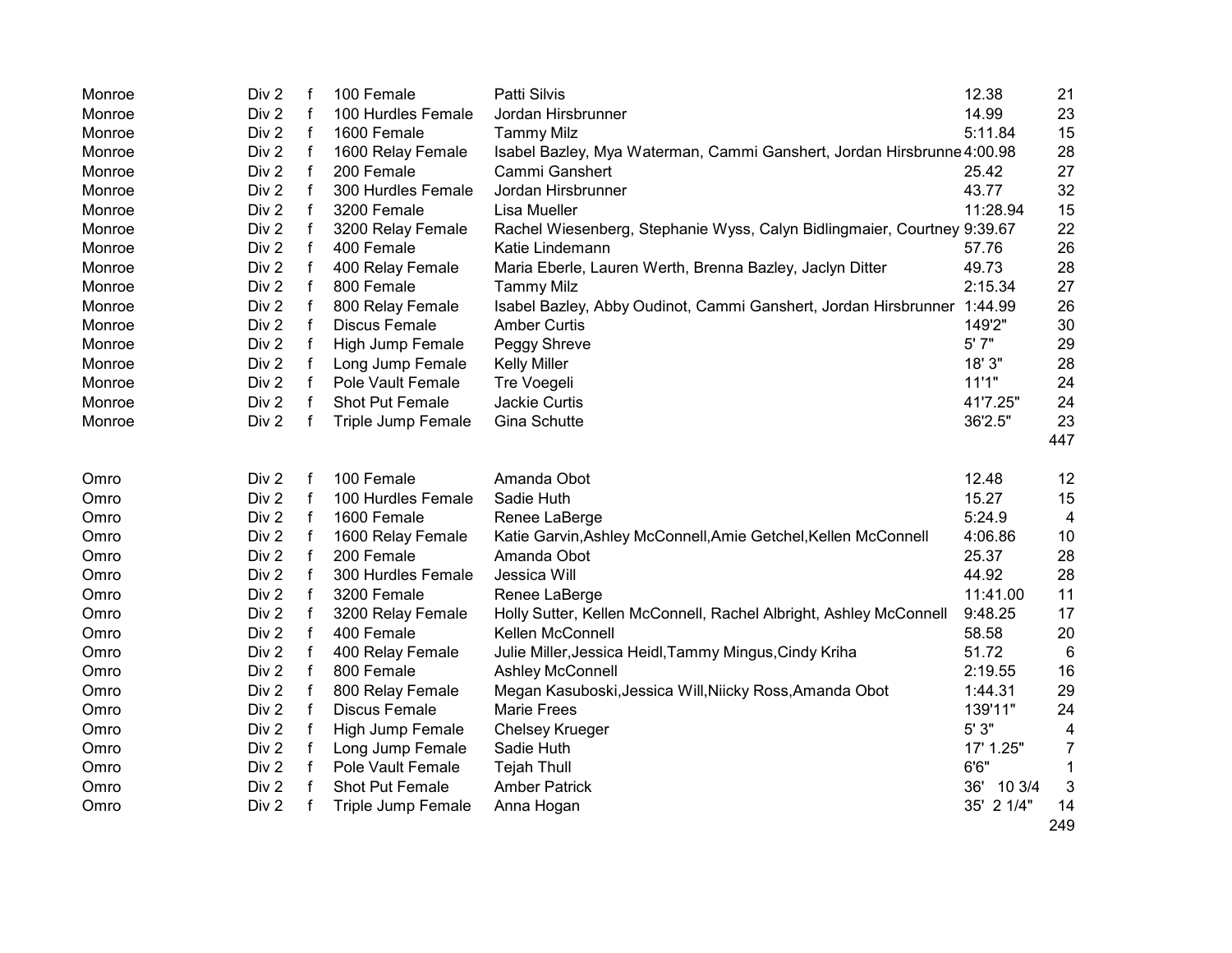| Osceola  | Div <sub>2</sub> | f            | 100 Female           | Aimee Rice-Strand                                                          | 12.33      | 23              |
|----------|------------------|--------------|----------------------|----------------------------------------------------------------------------|------------|-----------------|
| Osceola  | Div 2            | $\mathbf f$  | 100 Hurdles Female   | Deb Rose                                                                   | 15.1       | 20              |
| Osceola  | Div 2            | $\mathsf f$  | 1600 Female          | <b>Brea Tinney</b>                                                         | 4:57.71    | 29              |
| Osceola  | Div 2            | f            | 1600 Relay Female    | Hannah Salami, Grace Ulrich, Taylor Ellefson, Savannah Rivard              | 4:03.32    | 21              |
| Osceola  | Div 2            | f            | 200 Female           | Aimee Rice-Strand                                                          | 25.35      | 29              |
| Osceola  | Div 2            | f            | 300 Hurdles Female   | Hannah Salami                                                              | 45.71      | 24              |
| Osceola  | Div <sub>2</sub> | f            | 3200 Female          | <b>Brea Tinney</b>                                                         | 10:46.51   | 29              |
| Osceola  | Div 2            | f            | 3200 Relay Female    | Katie Haase, Allie Fogelberg, Lauren Ellefson, Caroline Gearin             | 9:30.69    | 26              |
| Osceola  | Div 2            | f            | 400 Female           | Savannah Rivard                                                            | 57.77      | 25              |
| Osceola  | Div 2            | f            | 400 Relay Female     | Aimee Rice-Strand, Alexa Stokes, Sydney Rossow, Rachael Mickels 49.28      |            | 31              |
| Osceola  | Div 2            | f            | 800 Female           | <b>Brea Tinney</b>                                                         | 2:19.87    | 14              |
| Osceola  | Div 2            | $\mathsf f$  | 800 Relay Female     | Hannah Salami, Paige Ellefson, Lauren Smith, Savannah Rivard               | 1:45.44    | 25              |
| Osceola  | Div 2            | $\mathbf f$  | <b>Discus Female</b> | <b>Katie Haase</b>                                                         | 132' 11"   | 14              |
| Osceola  | Div 2            | f            | High Jump Female     | Steph Bullard                                                              | 5' 6"      | 26              |
| Osceola  | Div 2            | f            | Long Jump Female     | <b>Chrissy Erickson</b>                                                    | 17' 6"     | 12              |
| Osceola  | Div 2            | $\mathsf{f}$ | Pole Vault Female    | <b>Caroline Gearin</b>                                                     | 11'3"      | 26              |
| Osceola  | Div 2            | f            | Shot Put Female      | Krista Hasselquist                                                         | 42' 11"    | 28              |
| Osceola  | Div 2            | f            | Triple Jump Female   | Deb Rose                                                                   | 35' 11"    | 19              |
|          |                  |              |                      |                                                                            |            | 421             |
| Peshtigo | Div 2            | f            | 100 Female           | <b>Beckie Sherwood</b>                                                     | 12.9       | $\mathbf 1$     |
| Peshtigo | Div 2            | f            | 100 Hurdles Female   | Alissa Koronkiewicz                                                        | 15.9       | 5.5             |
| Peshtigo | Div 2            | $\mathsf f$  | 1600 Female          | <b>Tamara Green</b>                                                        | 5:07.26    | 21              |
| Peshtigo | Div 2            | f            | 1600 Relay Female    | VanHoof, Nelson, Malke, Green                                              | 4:04.47    | 17              |
| Peshtigo | Div 2            | $\mathbf f$  | 200 Female           | Sarah Malke                                                                | 26.5       | 4.5             |
| Peshtigo | Div 2            | f            | 300 Hurdles Female   | <b>Holly Drong</b>                                                         | 46.86      | 12              |
| Peshtigo | Div 2            | $\mathsf f$  | 3200 Female          | Jenny Metzler                                                              | 11:49.34   | $6\phantom{1}6$ |
| Peshtigo | Div 2            | $\mathsf f$  | 3200 Relay Female    | VanHoof, Roska, Hansen, Green                                              | 9:48.72    | 16              |
| Peshtigo | Div <sub>2</sub> | $\mathsf f$  | 400 Female           | <b>Tamara Green</b>                                                        | 59.3       | 14              |
| Peshtigo | Div <sub>2</sub> | f            | 400 Relay Female     | Johnson, Brault, Joy, Malke, Wesolowski, Bergeson, Motkowski, Schwitt 52.6 |            | $\overline{2}$  |
| Peshtigo | Div 2            | $\mathsf f$  | 800 Female           | <b>Tamara Green</b>                                                        | 2:18.10    | 20              |
| Peshtigo | Div 2            | f            | 800 Relay Female     | Malke, Brault, Koronkiewicz, Reinke                                        | 1:48.20    | 10              |
| Peshtigo | Div 2            | f            | <b>Discus Female</b> | Jenny Deichelbor                                                           | 132'4"     | 17              |
| Peshtigo | Div 2            | f            | High Jump Female     | Nicole Motkowski                                                           | 5'5''      | 21              |
| Peshtigo | Div 2            | f            | Long Jump Female     | Lisa Tonn                                                                  | 17' 7.5"   | 16              |
| Peshtigo | Div 2            | $\mathsf f$  | Pole Vault Female    | Elizabeth Mylener/Viola Smith                                              | 8'6''      | 3               |
| Peshtigo | Div 2            | f            | Shot Put Female      | Stephanie Dura                                                             | 41'1"      | 21              |
| Peshtigo | Div 2            | f            | Triple Jump Female   | Megan Goerlinger                                                           | 34' 9 1/4" | 8               |
|          |                  |              |                      |                                                                            |            | 215             |
|          |                  |              |                      |                                                                            |            |                 |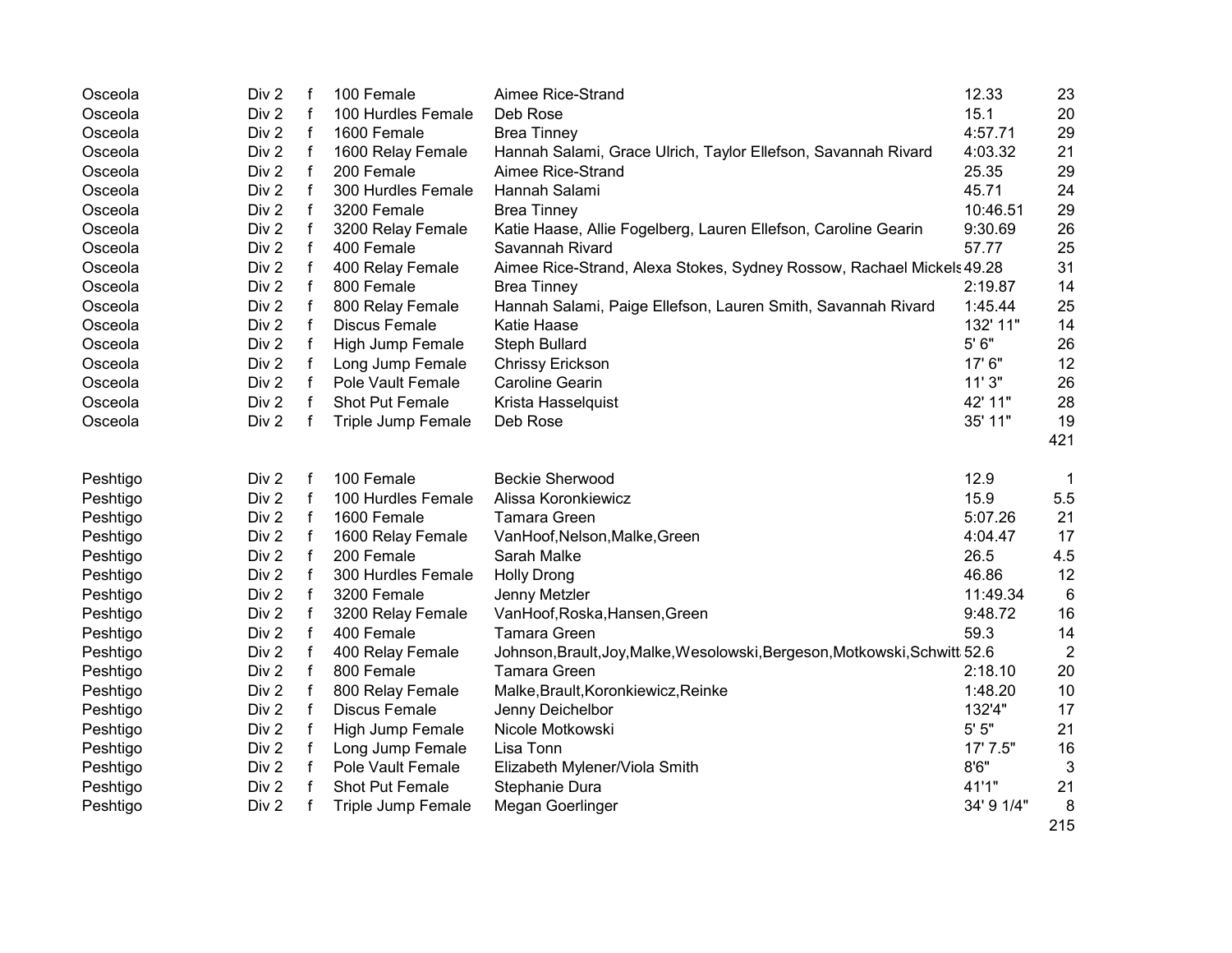| Platteville | Div 2 | $\mathsf f$  | 100 Female           | Wendy Thompson                                                   | 12        | 33              |
|-------------|-------|--------------|----------------------|------------------------------------------------------------------|-----------|-----------------|
| Platteville | Div 2 | $\mathsf{f}$ | 100 Hurdles Female   | Suzanne Lomax                                                    | 15.3      | 14              |
| Platteville | Div 2 | $\mathbf{f}$ | 1600 Female          | <b>Tricia Serres</b>                                             | 4:55.23   | 32              |
| Platteville | Div 2 | $\mathsf f$  | 1600 Relay Female    | Tricia Serres, Julia Lawinger Laura Donovan, Emilie Kay          | 4:00.44   | 29              |
| Platteville | Div 2 | $\mathsf{f}$ | 200 Female           | <b>Wendy Thompson</b>                                            | 25.7      | 19              |
| Platteville | Div 2 | $\mathsf{f}$ | 300 Hurdles Female   | Mandy Wolf                                                       | 47.2      | 8               |
| Platteville | Div 2 | $\mathsf{f}$ | 3200 Female          | <b>Tricia Serres</b>                                             | 10:54.2   | 25              |
| Platteville | Div 2 | $\mathsf f$  | 3200 Relay Female    | Allie Serres, Laura Donovan, Julia Lawinger. Tricia Serres       | 9:21.84   | 32              |
| Platteville | Div 2 | $\mathsf{f}$ | 400 Female           | Dolly Chryst                                                     | 57.03     | 31              |
| Platteville | Div 2 | $\mathsf{f}$ | 400 Relay Female     | Leslie Kies, Gayle Viney Angie Soppe, Ashley Denn                | 50.4      | 21              |
| Platteville | Div 2 | $\mathsf{f}$ | 800 Female           | Dolly Chryst                                                     | 2:13.9    | 31              |
| Platteville | Div 2 | $\mathsf{f}$ | 800 Relay Female     | Angie Soppe, Gayle Viney Mandy Wolf, Ashley Denn                 | 1:46.7    | 20              |
| Platteville | Div 2 | $\mathsf{f}$ | <b>Discus Female</b> | Megan Scott                                                      | 152'4"    | 33              |
| Platteville | Div 2 | $\mathsf{f}$ | High Jump Female     | Lori McReynolds, Jenny Burington, Julia Evans, Faye Bailie       | 5' 5"     | 21              |
| Platteville | Div 2 | $\mathsf f$  | Long Jump Female     | <b>Blair Runde</b>                                               | 18' 3.25" | 29              |
| Platteville | Div 2 | $\mathsf{f}$ | Pole Vault Female    | Dianna Baumann                                                   | 11'3"     | 26              |
| Platteville | Div 2 | $\mathbf{f}$ | Shot Put Female      | Skye Digman                                                      | 41'9"     | 25              |
| Platteville | Div 2 | $\mathsf{f}$ | Triple Jump Female   | <b>Blair Runde</b>                                               | 35' 8"    | 18              |
|             |       |              |                      |                                                                  |           | 446             |
|             |       |              |                      |                                                                  |           |                 |
| Poynette    | Div 2 | f            | 100 Female           | Erica Jeschke                                                    | 12.1      | 31              |
| Poynette    | Div 2 | f            | 100 Hurdles Female   | Louise Palmer                                                    | 15.1      | 20              |
| Poynette    | Div 2 | $\mathsf f$  | 1600 Female          | Katelyn Chadwick                                                 | 5:19.28   | 6               |
| Poynette    | Div 2 | $\mathsf{f}$ | 1600 Relay Female    | Sarah Kohrt, Charlotte Rittmeyer, Erica Jeschke, Angie Hillestad | 4:00.1    | 30              |
| Poynette    | Div 2 | $\mathsf{f}$ | 200 Female           | Erica Jeschke                                                    | 25.6      | 24              |
| Poynette    | Div 2 | $\mathbf{f}$ | 300 Hurdles Female   | <b>Charlotte Ritttmeyer</b>                                      | 46.32     | 16              |
| Poynette    | Div 2 | $\mathsf{f}$ | 3200 Female          | Elizabeth Reddeman                                               | 11:36.02  | 12              |
| Poynette    | Div 2 | $\mathsf{f}$ | 3200 Relay Female    | Kim Falk, Katie Severson, Tori Ruf, Katie Wasserburger           | 10:07.78  | 9               |
| Poynette    | Div 2 | $\mathbf{f}$ | 400 Female           | Erica Jeschke                                                    | 59.1      | 15              |
| Poynette    | Div 2 | $\mathsf f$  | 400 Relay Female     | Dawn Ashmore, Angie Hillestad, Dori Branish, Sarah Kohrt         | 50.46     | 20              |
| Poynette    | Div 2 | $\mathbf{f}$ | 800 Female           | Jenny Garske                                                     | 2:20.22   | 12              |
| Poynette    | Div 2 | f            | 800 Relay Female     | Angie Hillestad, Dori Branish, Sarah Kohrt, Erica Jeschke        | 1:44.34   | 28              |
| Poynette    | Div 2 | $\mathsf{f}$ | <b>Discus Female</b> | Rene Haupt                                                       | 129' 6"   | 13              |
| Poynette    | Div 2 | $\mathsf f$  | High Jump Female     | Sandy Carolan                                                    | 5' 6"     | 26              |
| Poynette    | Div 2 | $\mathsf f$  | Long Jump Female     | <b>Charlotte Rittmeyer</b>                                       | 17' 00.5" | $6\phantom{1}6$ |
| Poynette    | Div 2 | $\mathsf{f}$ | Pole Vault Female    | Megan Reddeman                                                   | 10'       | 13              |
| Poynette    | Div 2 | $\mathsf{f}$ | Shot Put Female      | Amy Hutchinson                                                   | 36'.25"   | 1               |
| Poynette    | Div 2 | $\mathsf{f}$ | Triple Jump Female   | Carleen Wild                                                     | 34'5.25"  | 6               |
|             |       |              |                      |                                                                  |           | 288             |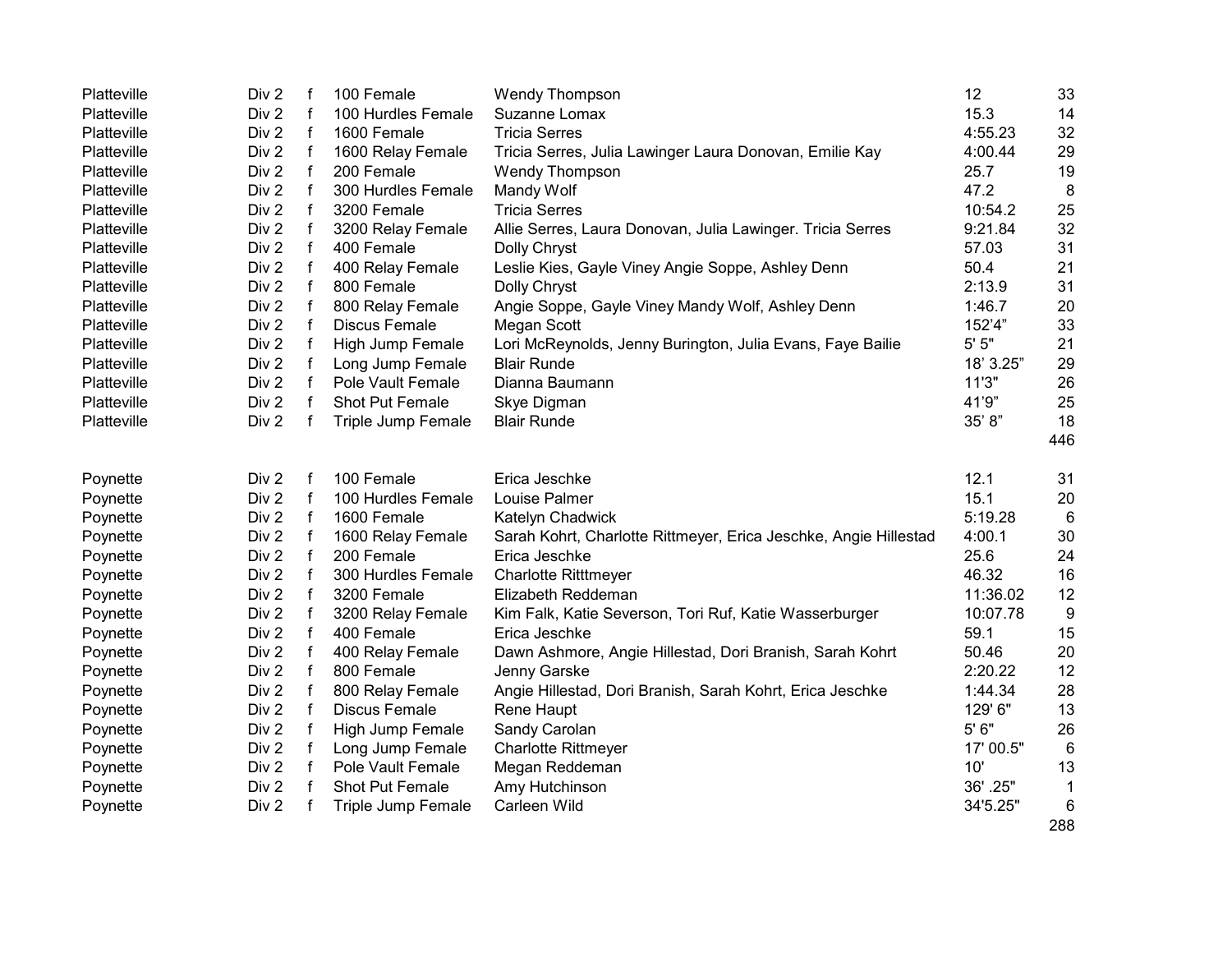| Prescott                     | Div 2            | f            | 100 Female           | <b>Grace Carlson</b>                                       | 12.69      | 6                |
|------------------------------|------------------|--------------|----------------------|------------------------------------------------------------|------------|------------------|
| Prescott                     | Div 2            | $\mathsf{f}$ | 100 Hurdles Female   | Jennifer Kleinschmidt                                      | 15.73      | 9                |
| Prescott                     | Div 2            | $\mathbf f$  | 1600 Female          | Victoria Simones                                           | 05:17.0    | 9                |
| Prescott                     | Div 2            | $\mathsf f$  | 1600 Relay Female    | Mindy Mutschler, Autumn Stees, Amy Carroll, Emily Bayer    | 4:08.84    | 9                |
| Prescott                     | Div 2            | $\mathbf{f}$ | 200 Female           | Kim Erickson                                               | 25.7       | 19               |
| Prescott                     | Div <sub>2</sub> | $\mathbf{f}$ | 300 Hurdles Female   | <b>Megan Gilles</b>                                        | 47.04      | 9                |
| Prescott                     | Div 2            | $\mathsf f$  | 3200 Female          | Victoria Simones                                           | 11:44.08   | 10               |
| Prescott                     | Div <sub>2</sub> | $\mathsf f$  | 3200 Relay Female    | Amanda Murphy, Emily Bayer, Victoria Simones, Autumn Stees | 9:47.57    | 18               |
| Prescott                     | Div <sub>2</sub> | f            | 400 Female           | <b>Emily Krenz</b>                                         | 59.5       | 7                |
| Prescott                     | Div 2            | f            | 400 Relay Female     | Megan Gilles, Abby Syverson, Tori Benck, Grace Carlson     | 50.06      | 25               |
| Prescott                     | Div 2            | $\mathsf f$  | 800 Female           | Samantha Ritter                                            | 2:18.32    | 19               |
| Prescott                     | Div 2            | f            | 800 Relay Female     | Grace Carlson, Megan Gilles, Tori Benck, Abby Syverson     | 1:44.77    | 27               |
| Prescott                     | Div 2            | f            | <b>Discus Female</b> | Joann Gerke                                                | 105' 11"   | $\overline{1}$   |
| Prescott                     | Div 2            | f            | High Jump Female     | Melissa Edgecombe                                          | $5'$ 4"    | 12               |
| Prescott                     | Div 2            | f            | Long Jump Female     | <b>Brianne Caturia</b>                                     | 17'5''     | 11               |
| Prescott                     | Div 2            | f            | Pole Vault Female    | Jada Iberg                                                 | 9'0"       | 5.5              |
| Prescott                     | Div 2            | f            | Shot Put Female      | Haylee Yaeger                                              | 38' 10"    | 10               |
| Prescott                     | Div <sub>2</sub> | f            | Triple Jump Female   | <b>Nicole Gale</b>                                         | 35'7"      | 17               |
|                              |                  |              |                      |                                                            |            | 223              |
| Racine St. Catherine's Div 2 |                  | f            | 100 Female           | Dani Poquette                                              | 12.5       | 11               |
| Racine St. Catherine's Div 2 |                  | f            | 100 Hurdles Female   | Leigh Beyer                                                | 15.5       | 11               |
| Racine St. Catherine's Div 2 |                  | f            | 1600 Female          | Michelle Flynn                                             | 5:18.27    | 8                |
| Racine St. Catherine's Div 2 |                  | f            | 1600 Relay Female    | Fralich, Rogers, Francetic, Rogers                         | 4:06.3     | 12               |
| Racine St. Catherine's Div 2 |                  | f            | 200 Female           | Nicole Mosby                                               | 25.9       | 16               |
| Racine St. Catherine's Div 2 |                  |              | 300 Hurdles Female   | Margaret Fralich                                           | 46.5       | 14               |
| Racine St. Catherine's Div 2 |                  | f            | 3200 Female          | Michelle Flynn                                             | 11:34.1    | 13               |
| Racine St. Catherine's Div 2 |                  |              | 3200 Relay Female    | Sucharda, Pierce, Tokicz, Ruidl                            | 10:27.1    | 4                |
| Racine St. Catherine's Div 2 |                  | f            | 400 Female           | Margaret Fralich                                           | 1:01.2     | $\overline{2}$   |
| Racine St. Catherine's Div 2 |                  |              | 400 Relay Female     | Oertel, Tittsworth, Jones, Mosby                           | 51.3       | 10               |
| Racine St. Catherine's Div 2 |                  |              | 800 Female           | Jenny Rogers                                               | 2:19.4     | 17               |
| Racine St. Catherine's Div 2 |                  |              | 800 Relay Female     | Rogers, Altenbach, Fralich, Jasinski                       | 1:47.3     | 15               |
| Racine St. Catherine's Div 2 |                  |              | <b>Discus Female</b> | <b>Sydney Tepley</b>                                       | 137' 05"   | 20               |
| Racine St. Catherine's Div 2 |                  |              | High Jump Female     | Lynda Stuebe                                               | 5' 7"      | 29               |
| Racine St. Catherine's Div 2 |                  |              | Long Jump Female     | Makayla White                                              | 17' 2"     | $\boldsymbol{9}$ |
| Racine St. Catherine's Div 2 |                  |              | Shot Put Female      | Jillian Venegas                                            | 37' 11.00" | 6                |
| Racine St. Catherine's Div 2 |                  |              | Triple Jump Female   | <b>April Hicks</b>                                         | 35' 04.50" | 16               |
|                              |                  |              |                      |                                                            |            | 213              |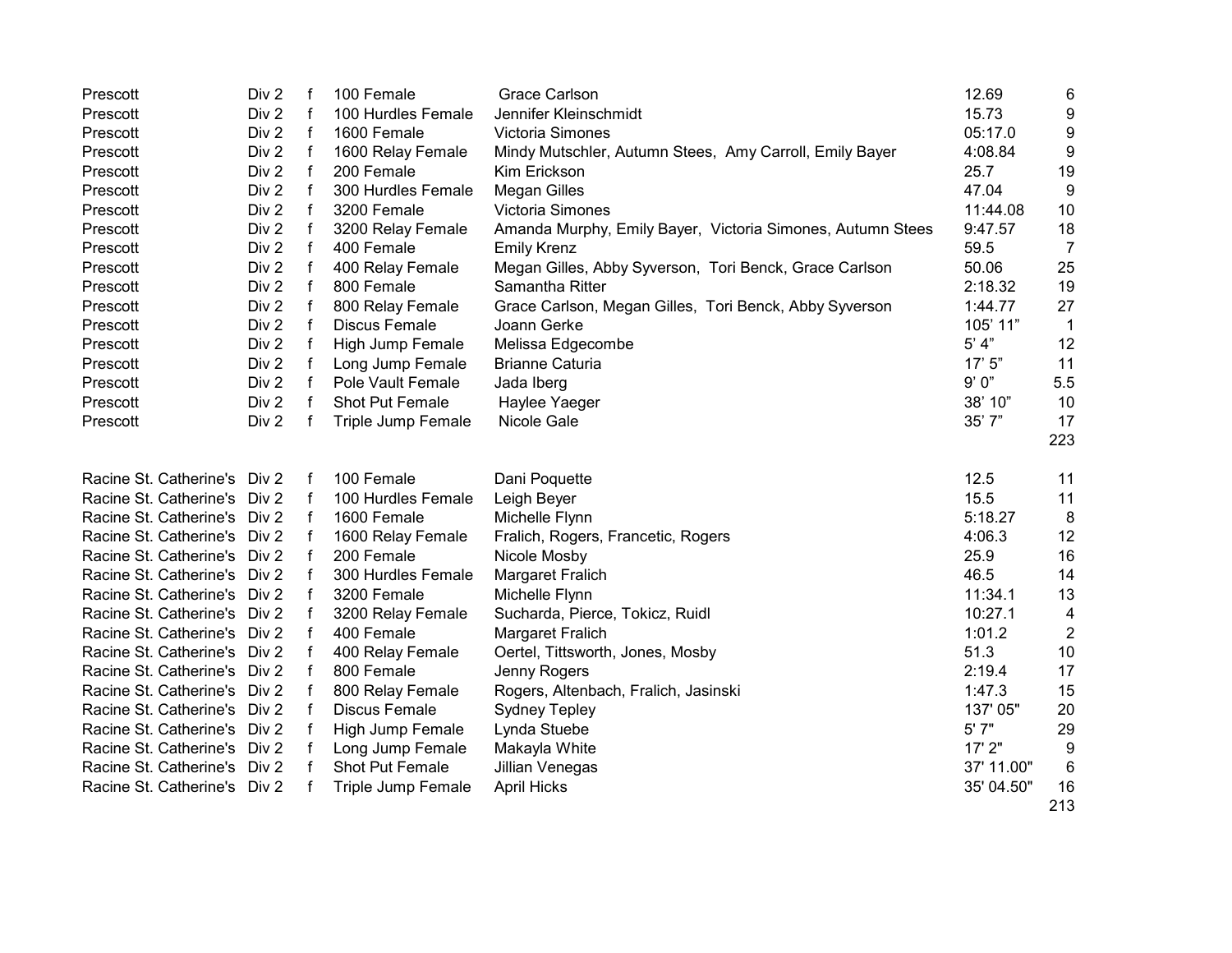| <b>Rice Lake</b> | Div 2 | f           | 100 Female           | T. Schuebel                                                           | 12.3      | 25             |
|------------------|-------|-------------|----------------------|-----------------------------------------------------------------------|-----------|----------------|
| <b>Rice Lake</b> | Div 2 | f           | 100 Hurdles Female   | Hannah Smith                                                          | 14.91     | 24             |
| <b>Rice Lake</b> | Div 2 | $\mathsf f$ | 1600 Female          | Sara Bailey                                                           | 5:10.3    | 16             |
| <b>Rice Lake</b> | Div 2 | f           | 1600 Relay Female    | Alice Biver, Kate Lapcinski, Ashleigh Fenske, & Lexi Williams         | 4:03.64   | 20             |
| <b>Rice Lake</b> | Div 2 | f           | 200 Female           | <b>Alice Biver</b>                                                    | 25.97     | 15             |
| <b>Rice Lake</b> | Div 2 | f           | 300 Hurdles Female   | <b>Grace Burnette</b>                                                 | 46.83     | 13             |
| <b>Rice Lake</b> | Div 2 | f           | 3200 Female          | Anna Penzkover                                                        | 11:47.11  | 8              |
| <b>Rice Lake</b> | Div 2 | f           | 3200 Relay Female    | Jenna Tomesh, Maddie Carlsen, Samantha Stone, & Joy Miller            | 9:57.04   | 13             |
| <b>Rice Lake</b> | Div 2 | f           | 400 Female           | Lexi Williams                                                         | 58.27     | 21             |
| <b>Rice Lake</b> | Div 2 | f           | 400 Relay Female     | Lindsay VonFeldt, Ashley Roux, Tess Rademaker, & Claire Poethke 49.73 |           | 28             |
| <b>Rice Lake</b> | Div 2 | f           | 800 Female           | Ella Ellenson                                                         | 2:20.48   | 11             |
| <b>Rice Lake</b> | Div 2 | f           | 800 Relay Female     | Ashley Roux, Jada Hamilton, Tess Rademaker, & Claire Poethke          | 1:47.46   | 13             |
| <b>Rice Lake</b> | Div 2 | f           | <b>Discus Female</b> | Ingri Peterson                                                        | 126' 06"  | 11             |
| <b>Rice Lake</b> | Div 2 | f           | High Jump Female     | Jasmine Mlejnek (3 way tie)                                           | 5' 4"     | 12             |
| <b>Rice Lake</b> | Div 2 | f           | Long Jump Female     | <b>Haley Strouf</b>                                                   | 17' 9"    | 19             |
| <b>Rice Lake</b> | Div 2 | f           | Pole Vault Female    | Chelsea Romportl                                                      | 11'       | 23             |
| <b>Rice Lake</b> | Div 2 | f           | Shot Put Female      | Carly Zlabeck Schubel                                                 | 39' 5.75" | 13             |
| <b>Rice Lake</b> | Div 2 | f           | Triple Jump Female   | J. Harrington                                                         | 36' 6.5"  | 25             |
|                  |       |             |                      |                                                                       |           | 308            |
|                  |       |             |                      |                                                                       |           |                |
| Ripon            | Div 2 | f           | 100 Female           | <b>Christal Wagner</b>                                                | 12.2      | 28             |
| Ripon            | Div 2 | f           | 100 Hurdles Female   | Stephanie Zambrowicz                                                  | 15        | 22             |
| Ripon            | Div 2 | f           | 1600 Female          | Laura Devine                                                          | 5:08.26   | 19             |
| Ripon            | Div 2 | f           | 1600 Relay Female    | L. Lyke, T. Kasper, A. Baker, K. Cunningham                           | 4:11.27   | 6              |
| Ripon            | Div 2 | f           | 200 Female           | Karla Bauman                                                          | 25.6      | 24             |
| Ripon            | Div 2 | f           | 300 Hurdles Female   | <b>Addy Baker</b>                                                     | 45.2      | 26             |
| Ripon            | Div 2 | f           | 3200 Female          | <b>Alison Shattuck</b>                                                | 11:18.9   | 21             |
| Ripon            | Div 2 | f           | 3200 Relay Female    | L. Lyke, T. Kasper, A. Hutchings, K. Cunningham                       | 9:56.00   | 14             |
| Ripon            | Div 2 | f           | 400 Female           | Laura Devine                                                          | 59.44     | 8              |
| Ripon            | Div 2 | f           | 400 Relay Female     | H. Meyer, K. Forester, J. Rudolph, K. Bauman                          | 50.01     | 26             |
| Ripon            | Div 2 | f           | 800 Female           | Laura Devine                                                          | 2:21.75   | 8              |
| Ripon            | Div 2 | f           | 800 Relay Female     | A. Baker, K. Nelson, D. Caudill, J. Samella                           | 1:47.29   | 16             |
| Ripon            | Div 2 | f           | <b>Discus Female</b> | Diedre Erickson                                                       | 119'      | 8              |
| Ripon            | Div 2 | f           | High Jump Female     | C. Keenlance                                                          | 5'2"      | $\overline{2}$ |
| Ripon            | Div 2 | f           | Long Jump Female     | Dana Caudill                                                          | 17' 6.5"  | 14             |
| Ripon            | Div 2 | f           | Pole Vault Female    | Lydia Schwertfeger                                                    | 9'0''     | 5.5            |
| Ripon            | Div 2 | f           | Shot Put Female      | <b>Michelle Mellenthin</b>                                            | 37' 5.5"  | 5              |
| Ripon            | Div 2 | f           | Triple Jump Female   | <b>Christal Wagner</b>                                                | 36' 3"    | 24             |
|                  |       |             |                      |                                                                       |           | 276            |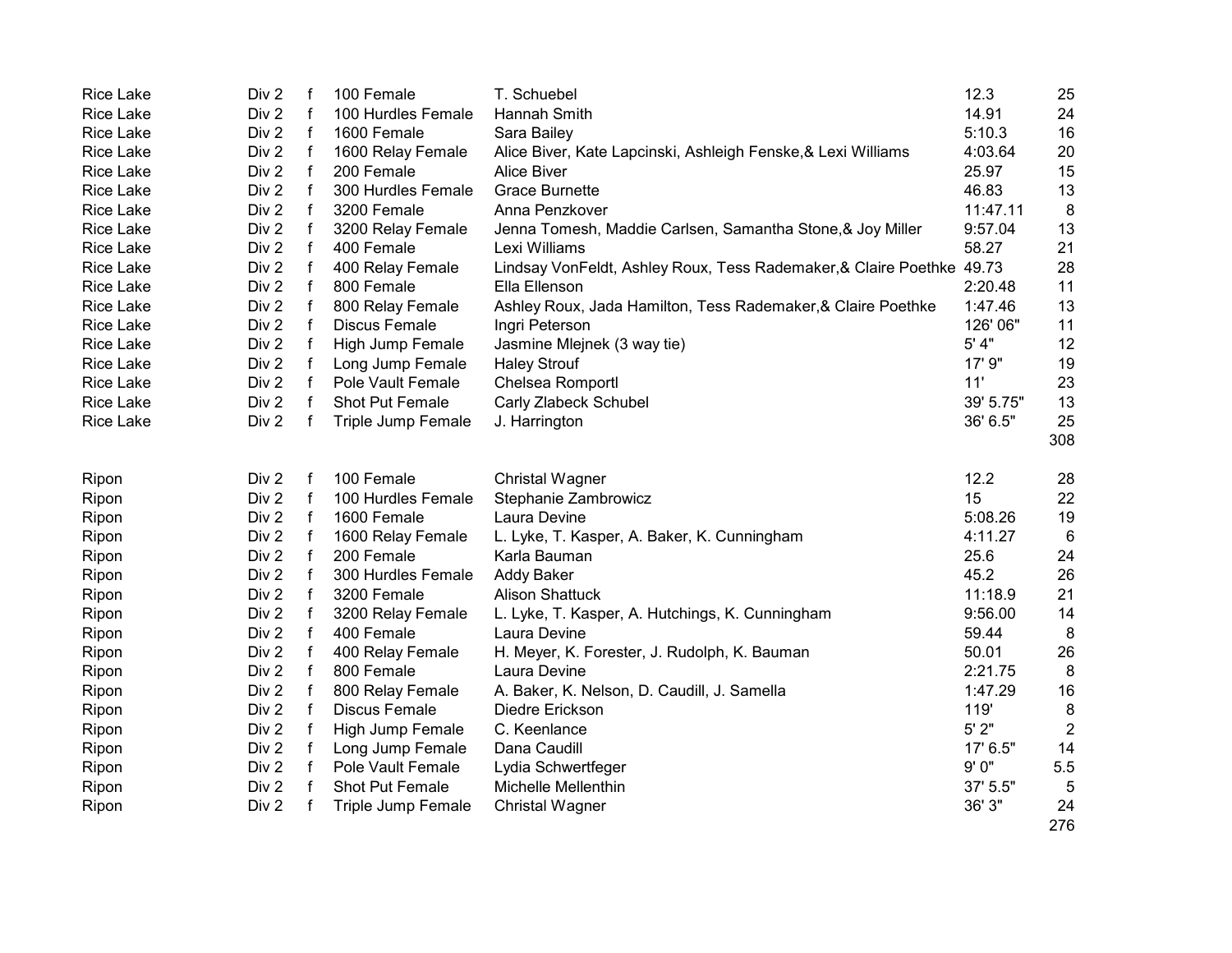| <b>Saint Croix Falls</b> | Div 2            | f            | 100 Female           | Jordan Braund                                                              | 12.47      | 13             |
|--------------------------|------------------|--------------|----------------------|----------------------------------------------------------------------------|------------|----------------|
| <b>Saint Croix Falls</b> | Div 2            | $\mathsf{f}$ | 100 Hurdles Female   | Sheri Erickson                                                             | 16         | 3              |
| Saint Croix Falls        | Div 2            | $\mathsf f$  | 1600 Female          | Sophie Klein                                                               | 5:21.48    | $\sqrt{5}$     |
| Saint Croix Falls        | Div 2            | $\mathsf f$  | 1600 Relay Female    | Ruthie Stewart, Grace Klein, Sophie Klein, CJ Schuler                      | 4:03.03    | 23             |
| Saint Croix Falls        | Div 2            | $\mathsf f$  | 200 Female           | <b>Ruthie Stewart</b>                                                      | 26.71      | $\overline{2}$ |
| Saint Croix Falls        | Div 2            | f            | 300 Hurdles Female   | Sheri Erickson                                                             | 48.4       | $\overline{2}$ |
| Saint Croix Falls        | Div 2            | f            | 3200 Female          | Deanna Dahlberg                                                            | 12:10      | $\overline{2}$ |
| Saint Croix Falls        | Div 2            | f            | 3200 Relay Female    | Erica Bergmann, Jesse Rademacher, Becky Thayer, Sophie Klein               | 10:04.01   | 10             |
| Saint Croix Falls        | Div 2            | $\mathbf f$  | 400 Female           | Sophie Klein                                                               | 59.36      | 11             |
| Saint Croix Falls        | Div <sub>2</sub> | f            | 400 Relay Female     | Riley Henk, Ruthie Stewart, Alaina Driscoll, Grace Klein                   | 50.56      | 17             |
| Saint Croix Falls        | Div 2            | $\mathbf f$  | 800 Female           | Sophie Klein                                                               | 2:20.18    | 13             |
| Saint Croix Falls        | Div 2            | $\mathbf f$  | 800 Relay Female     | Alaina Driscoll, Riley Henk, Ruthie Stewart, Grace Klein                   | 1:45.71    | 24             |
| Saint Croix Falls        | Div 2            | f            | <b>Discus Female</b> | <b>Terri Tretsven</b>                                                      | 132' 4"    | 15             |
| Saint Croix Falls        | Div 2            | f            | High Jump Female     | <b>Grace Anderson</b>                                                      | $5'$ $5"$  | 21             |
| Saint Croix Falls        | Div 2            | f            | Long Jump Female     | Cathy VanBuskirk                                                           | 16' 8"     | $\mathbf{3}$   |
| Saint Croix Falls        | Div 2            | f            | Pole Vault Female    | Anja Erickson                                                              | 9'3"       | 8              |
| Saint Croix Falls        | Div 2            | f            | Shot Put Female      | <b>Terri Tretsven</b>                                                      | 40' 1"     | 16             |
| Saint Croix Falls        | Div 2            | $\mathsf{f}$ | Triple Jump Female   | <b>Emily McCurdy</b>                                                       | 34' 5"     | 5              |
|                          |                  |              |                      |                                                                            |            | 193            |
| Sheboygan Falls          | Div 2            | f            | 100 Female           | Diane Van Wyk                                                              | 12.7       | 4              |
| Sheboygan Falls          | Div 2            | f            | 100 Hurdles Female   | Hope Buehler                                                               | 15.14      | 18             |
| Sheboygan Falls          | Div 2            | $\mathsf f$  | 1600 Female          | Sara Gilles                                                                | 5:10.0     | 17             |
| Sheboygan Falls          | Div 2            | $\mathsf f$  | 1600 Relay Female    | Kirsten Behnke, Missy Boeldt, Ivy Schielke, Myrra Windau, Kris Kimr 4:09.0 |            | 8              |
| Sheboygan Falls          | Div 2            | f            | 200 Female           | Diana Saeger                                                               | 26.4       | 6              |
| Sheboygan Falls          | Div 2            | $\mathsf f$  | 300 Hurdles Female   | Tanya Weber                                                                | 46.3       | 19             |
| Sheboygan Falls          | Div 2            | $\mathsf f$  | 3200 Female          | Sara Gilles                                                                | 11:01.0    | 24             |
| Sheboygan Falls          | Div 2            | $\mathsf f$  | 3200 Relay Female    | Rachel Salata, Ashlyn Mauer, Ashley Lorge, Ashley Bender                   | 10:00.6    | 11             |
| Sheboygan Falls          | Div 2            | $\mathsf f$  | 400 Female           | Savana Burg                                                                | 59.59      | 6              |
| Sheboygan Falls          | Div 2            | $\mathsf f$  | 400 Relay Female     | Michaela Audino, Staci Hasler, Nicole Fenner, Jessy Liebelt                | 50.67      | 16             |
| Sheboygan Falls          | Div 2            | $\mathsf f$  | 800 Female           | <b>Kris Kimmler</b>                                                        | 2:21.9     | 5              |
| Sheboygan Falls          | Div 2            | $\mathsf f$  | 800 Relay Female     | Michaela Audino, Staci Hasler, Nicole Fenner, Jessy Liebelt                | 1:46.33    | 21             |
| Sheboygan Falls          | Div 2            | f            | <b>Discus Female</b> | <b>Genevieve Gates</b>                                                     | 132' 8"    | 16             |
| Sheboygan Falls          | Div 2            | f            | High Jump Female     | Staci Hasler                                                               | 5' 4"      | 12             |
| Sheboygan Falls          | Div 2            | f            | Long Jump Female     | <b>Brooke Buehler</b>                                                      | 18' 00.25" | 25             |
| Sheboygan Falls          | Div 2            | f            | Pole Vault Female    | Tanya Weber                                                                | 9'6''      | 9.5            |
| Sheboygan Falls          | Div 2            | f            | Shot Put Female      | Samantha Reilly                                                            | 40'8"      | 19             |
| Sheboygan Falls          | Div 2            | f            | Triple Jump Female   | Hope Buehler                                                               | 38' 7.25"  | 32             |
|                          |                  |              |                      |                                                                            |            | 268            |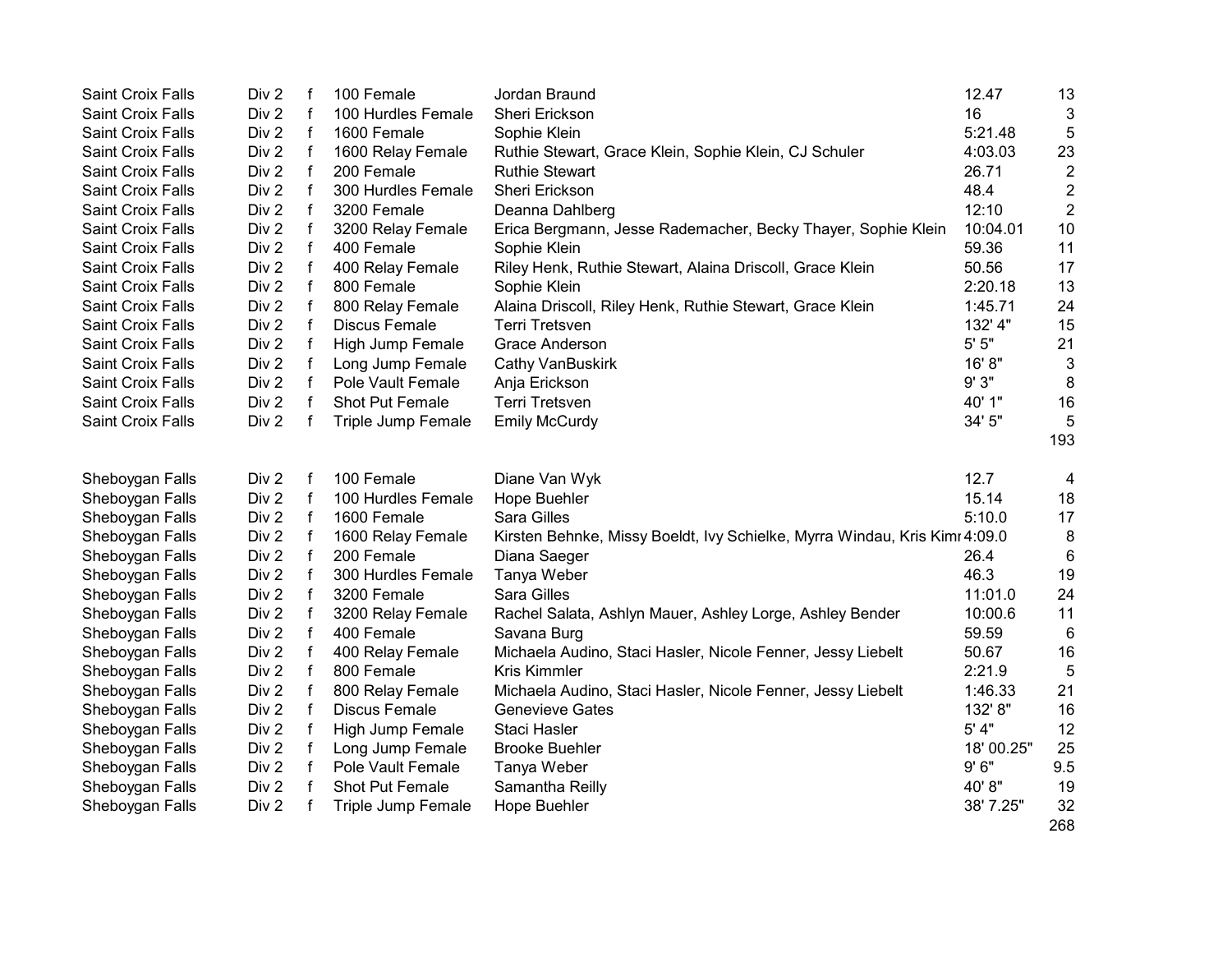| Stratford | Div 2 | f           | 100 Female           | <b>ERIN BORNBACH</b>                                        | 12.56      | 10             |
|-----------|-------|-------------|----------------------|-------------------------------------------------------------|------------|----------------|
| Stratford | Div 2 | f           | 100 Hurdles Female   | <b>SHANNON HEEG</b>                                         | 15.26      | 16             |
| Stratford | Div 2 | $\mathsf f$ | 1600 Female          | Dani Owen                                                   | 05:09.7    | 18             |
| Stratford | Div 2 | $\mathsf f$ | 1600 Relay Female    | D. OWEN, B SMOLKE, AM JICINSKY, L GOLBACH                   | 4:04.78    | 15             |
| Stratford | Div 2 | $\mathsf f$ | 200 Female           | <b>ERIN BORNBACH</b>                                        | 26.11      | 12             |
| Stratford | Div 2 | $\mathbf f$ | 300 Hurdles Female   | <b>SHANNON HEEG</b>                                         | 47.94      | 5              |
| Stratford | Div 2 | $\mathsf f$ | 3200 Female          | <b>DANI OWEN</b>                                            | 12:00.16   | $\mathfrak{3}$ |
| Stratford | Div 2 | f           | 3200 Relay Female    | A. KAISER, B. SMOLKE, AM JICINSKY, DOWEN                    | 9:47.07    | 19             |
| Stratford | Div 2 | f           | 400 Female           | <b>BRE ANN SMOLKE</b>                                       | 59.33      | 13             |
| Stratford | Div 2 | f           | 400 Relay Female     | L. GOLDBACH, J. REEVES, A FISCHER, E BORNBACH               | 51.45      | 8              |
| Stratford | Div 2 | f           | 800 Female           | <b>DANI OWEN</b>                                            | 2:15.63    | 25             |
| Stratford | Div 2 |             | 800 Relay Female     | B. SCHULTZ, A BENDER, T DIETEL, E. HAUKE                    | 1:47.45    | 14             |
| Stratford | Div 2 | f           | <b>Discus Female</b> | <b>EVA RAEBEL</b>                                           | 117' 3'    | 5              |
| Stratford | Div 2 | f           | High Jump Female     | <b>JULIE DREXLER</b>                                        | 5' 8''     | 31             |
| Stratford | Div 2 | f           | Long Jump Female     | RACHEL BREDL                                                | 17' 7.75"  | 17             |
| Stratford | Div 2 | f           | Pole Vault Female    | <b>KELSEY TEMANSON</b>                                      | 10' 9"     | 21             |
| Stratford | Div 2 | f           | Shot Put Female      | SARA ASCHENBROCK                                            | 42' 3.5"   | 27             |
| Stratford | Div 2 | f           | Triple Jump Female   | KAIL SCHILLINGER                                            | 34' 11"    | 11             |
|           |       |             |                      |                                                             |            | 269            |
|           |       |             |                      |                                                             |            |                |
| Waupun    | Div 2 | f           | 100 Female           | Andrea Witkowski                                            | 12.46      | 14             |
| Waupun    | Div 2 | f           | 100 Hurdles Female   | <b>Chris Gross</b>                                          | 14.43      | 31             |
| Waupun    | Div 2 | f           | 1600 Female          | Angie Molter                                                | 5:16.2     | 12             |
| Waupun    | Div 2 | $\mathsf f$ | 1600 Relay Female    | Tracy Schmidt, Karen Laufenberg, Wendy Schmidt, Tricia Long | 4:02.5     | 26             |
| Waupun    | Div 2 | $\mathsf f$ | 200 Female           | Myriah Saduske                                              | 26.64      | $\mathfrak{3}$ |
| Waupun    | Div 2 | f           | 300 Hurdles Female   | <b>Cindy Bresser</b>                                        | 47.4       | $\overline{7}$ |
| Waupun    | Div 2 | f           | 3200 Female          | Angie Molter                                                | 11:23.6    | 18             |
| Waupun    | Div 2 | f           | 3200 Relay Female    | Shana Kok, Sarah Teresinski, Jamie Meidam, Kendra Schmidt   | 9:59.7     | 12             |
| Waupun    | Div 2 | f           | 400 Female           | Robyn Rens                                                  | 57.96      | 22             |
| Waupun    | Div 2 | f           | 400 Relay Female     | Stacy Staehling, Fawn Dahlke, Jackie Bensley, Kelly Nugent  | 52.4       | 3              |
| Waupun    | Div 2 | $\mathsf f$ | 800 Female           | Angie Molter                                                | 2:21.8     | 6.5            |
| Waupun    | Div 2 | f           | 800 Relay Female     | Tracy Schmidt, Brook Posard, Tricia Long, Becky Kraemer     | 1:48.6     | 8              |
| Waupun    | Div 2 | f           | <b>Discus Female</b> | <b>Sydney Flier</b>                                         | 126' 8"    | 12             |
| Waupun    | Div 2 | f           | High Jump Female     | Matha Meyer                                                 | 5' 4"      | 12             |
| Waupun    | Div 2 | f           | Long Jump Female     | <b>Brooke Tonn</b>                                          | 17 ' 6.5"  | 14             |
| Waupun    | Div 2 | f           | Pole Vault Female    | Samie Haas                                                  | 10' 3"     | 16             |
| Waupun    | Div 2 | f           | Shot Put Female      | Sydney Flier                                                | 39' 6"     | 14             |
| Waupun    | Div 2 | f           | Triple Jump Female   | Amy Polinske                                                | 36' 2 1/4" | 22             |
|           |       |             |                      |                                                             |            | 252            |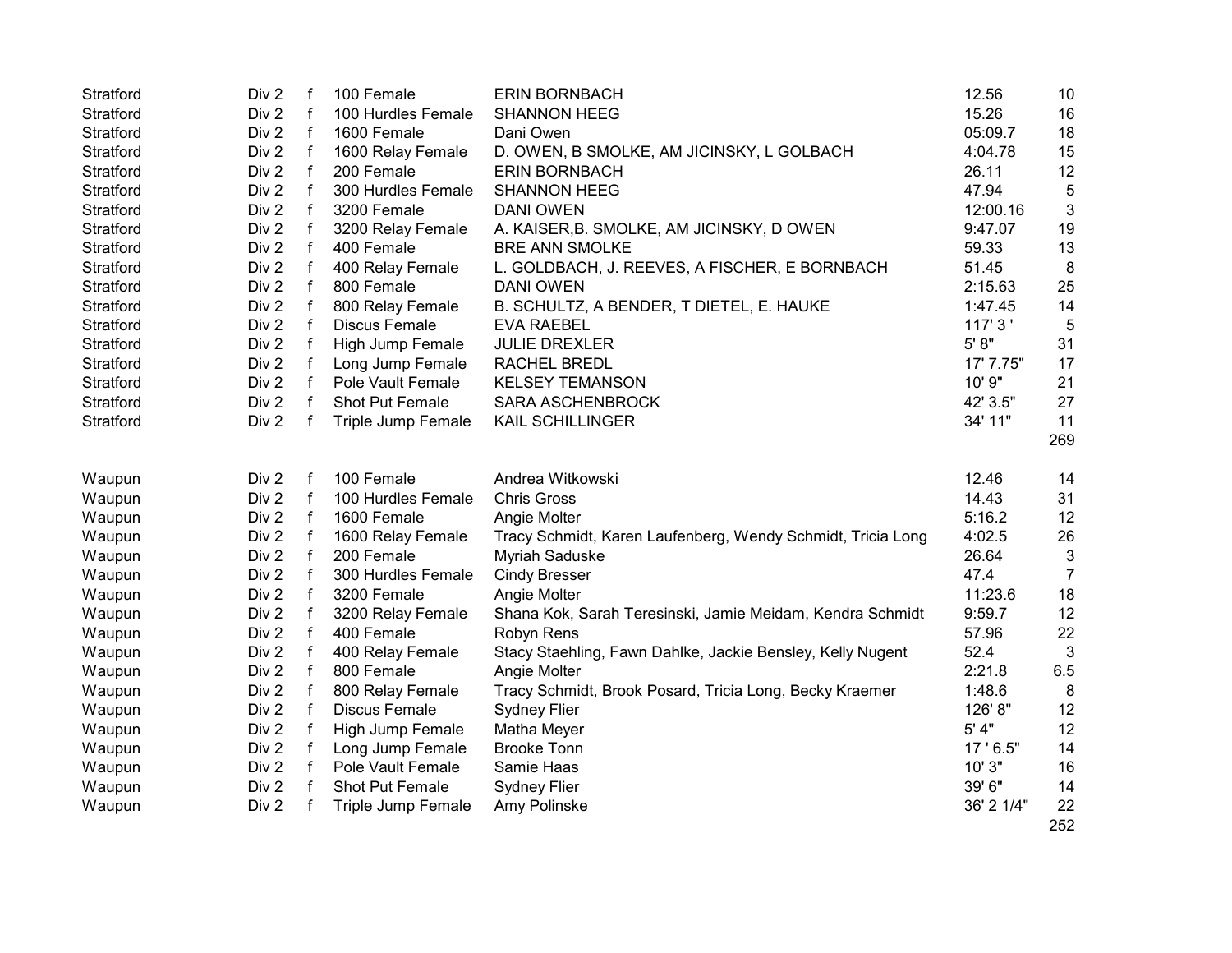| Whitewater                   | Div 2            | f           | 100 Female           | Kailey Reynolds                                           | 12.35     | 22               |
|------------------------------|------------------|-------------|----------------------|-----------------------------------------------------------|-----------|------------------|
| Whitewater                   | Div 2            | f           | 100 Hurdles Female   | Jenny Paynter                                             | 14.74     | 26               |
| Whitewater                   | Div 2            | $\mathbf f$ | 1600 Female          | Sarah Ziolkowski                                          | 5:05.52   | 23               |
| Whitewater                   | Div 2            | $\mathsf f$ | 1600 Relay Female    | Megan Theune, Megan Tommet, Kelsey Harms, Chelsea Heil,   | 4:02.72   | 25               |
| Whitewater                   | Div 2            | $\mathsf f$ | 200 Female           | Jenny Paynter                                             | 25.64     | 21               |
| Whitewater                   | Div <sub>2</sub> | $\mathsf f$ | 300 Hurdles Female   | Julie Paynter                                             | 44.95     | 27               |
| Whitewater                   | Div 2            | $\mathbf f$ | 3200 Female          | Liz Mielke                                                | 10:51.95  | 28               |
| Whitewater                   | Div 2            | f           | 3200 Relay Female    | Amber Converse, Sarah Grubb, Jess Miller, Gina Gnatzig    | 9:32.64   | 25               |
| Whitewater                   | Div 2            | f           | 400 Female           | Lisa Lauritzen                                            | 58.64     | 19               |
| Whitewater                   | Div 2            | f           | 400 Relay Female     | Courtney Payne, Courtney Nelson, Zia, Kateley Haberman    | 50.3      | 22               |
| Whitewater                   | Div 2            | f           | 800 Female           | Amber Converse                                            | 2:16.48   | 23               |
| Whitewater                   | Div 2            | f           | 800 Relay Female     | Jenny Paynter, Julie Paynter, Tina Partoll, Samantha Reeb | 1:43.93   | 31               |
| Whitewater                   | Div 2            | f           | <b>Discus Female</b> | <b>Molly Griep</b>                                        | 152' 1"   | 32               |
| Whitewater                   | Div 2            | f           | High Jump Female     | Janet Partoll                                             | 5' 8"     | 31               |
| Whitewater                   | Div 2            |             | Long Jump Female     | Erica Findlay                                             | 18' 2.5"  | 27               |
| Whitewater                   | Div 2            | f           | Pole Vault Female    | Kim Stonewerth                                            | 11'8"     | 28               |
| Whitewater                   | Div 2            |             | Shot Put Female      | <b>Molly Griep</b>                                        | 43' 3"    | 31               |
| Whitewater                   | Div 2            | f           | Triple Jump Female   | Liz Amici                                                 | 37' 4"    | 28               |
|                              |                  |             |                      |                                                           |           | 469              |
| Wisconsin Heights/Barr Div 2 |                  | f           | 100 Female           | <b>Hillary Hughes</b>                                     | 12.4      | 18               |
| Wisconsin Heights/Barr Div 2 |                  | f           | 100 Hurdles Female   | Mariah Kahl                                               | 15.84     | 7.5              |
| Wisconsin Heights/Barr Div 2 |                  | f           | 1600 Female          | Elisa Caminiti                                            | 5:13.25   | 14               |
| Wisconsin Heights/Barr Div 2 |                  |             | 1600 Relay Female    | Katie Parrell, Megan Herring, Rachel Slaney, Kelsee Fargo | 4:17.23   | $\overline{c}$   |
| Wisconsin Heights/Barr Div 2 |                  |             | 200 Female           | Mariah Kahl                                               | 26.34     | $\overline{7}$   |
| Wisconsin Heights/Barr Div 2 |                  |             | 300 Hurdles Female   | Mariah Kahl                                               | 45.91     | 23               |
| Wisconsin Heights/Barr Div 2 |                  |             | 3200 Female          | Elisa Caminiti                                            | 11:15.25  | 22               |
| Wisconsin Heights/Barr Div 2 |                  |             | 3200 Relay Female    | Kelsee Fargo, Abigail Bahr, Kayla Fisher, Korl Bomkamp    | 10:49     | $\overline{c}$   |
| Wisconsin Heights/Barr Div 2 |                  |             | 400 Female           | Mariah Kahl                                               | 59.83     | 5                |
| Wisconsin Heights/Barr Div 2 |                  |             | 400 Relay Female     | Megan Herring, Meghan Bollig, Rachel Slaney, Vika Kalsow  | 52.38     | 4                |
| Wisconsin Heights/Barr Div 2 |                  |             | 800 Female           | Elisa Caminiti                                            | 2:23.21   | $\boldsymbol{2}$ |
| Wisconsin Heights/Barr Div 2 |                  |             | 800 Relay Female     | Megan Herring, Meghan Bollig, Katie Parrell, Vika Kalsow  | 1:48.7    | $\overline{7}$   |
| Wisconsin Heights/Barr Div 2 |                  |             | Discus Female        | <b>Rachel Beuthin</b>                                     | 117'8"    | 6                |
| Wisconsin Heights/Barr Div 2 |                  |             | High Jump Female     | Kiah Sagami                                               | 5'5''     | 21               |
| Wisconsin Heights/Barr Div 2 |                  |             | Long Jump Female     | Pam Hodgson                                               | 17' 10.5" | 22               |
| Wisconsin Heights/Barr Div 2 |                  |             | Pole Vault Female    | Kali Weber                                                | 10'0"     | 13               |
| Wisconsin Heights/Barr Div 2 |                  |             | Shot Put Female      | Rachel Beuthin                                            | 38'9"     | 9                |
| Wisconsin Heights/Barr Div 2 |                  |             | Triple Jump Female   | Kali Weber                                                | 33'1.25"  | 3                |
|                              |                  |             |                      |                                                           |           | $\overline{a}$   |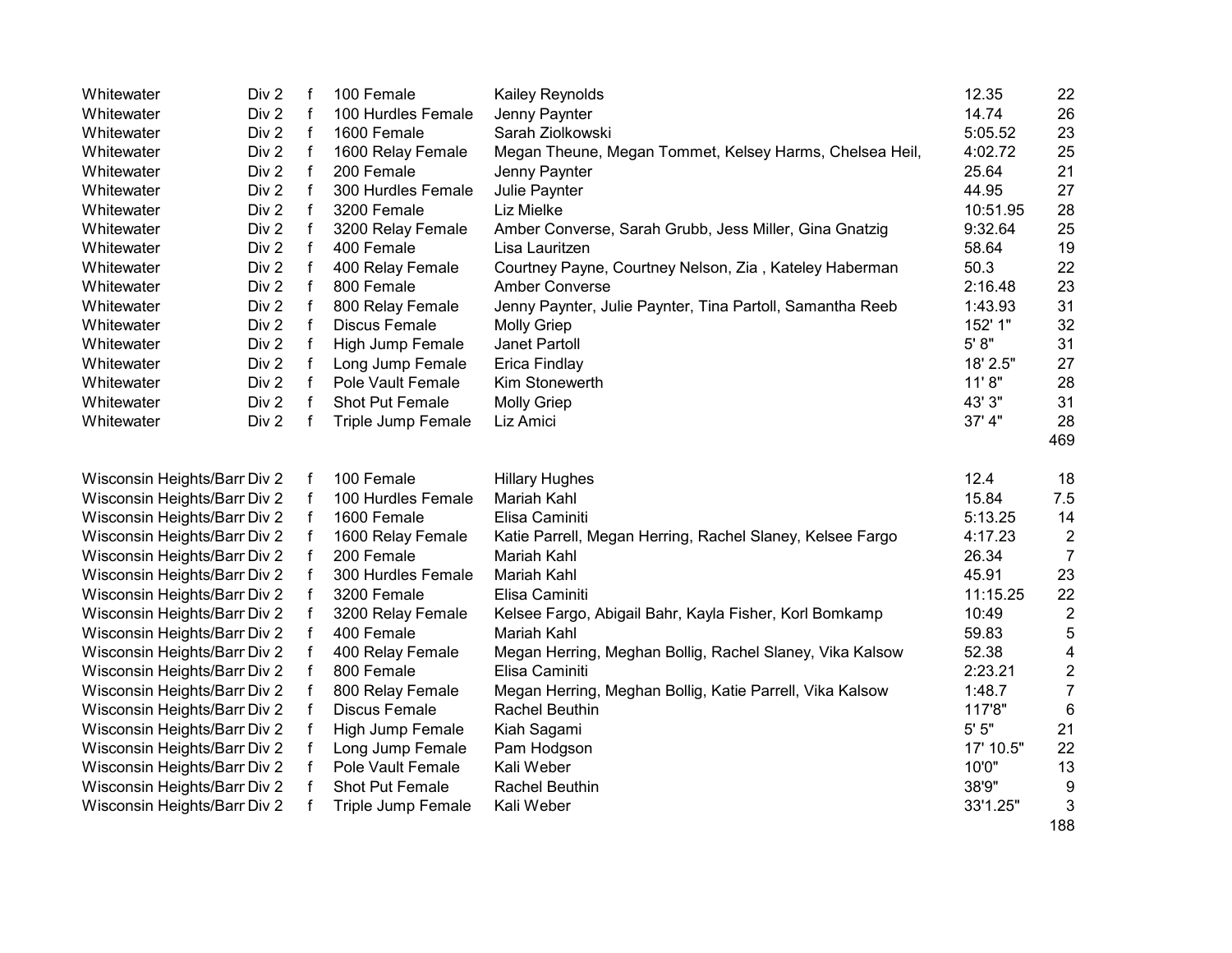| Wisconsin Lutheran | Div 2 | 100 Female             | Trinity Moore                                                          | 12.23    | 26  |
|--------------------|-------|------------------------|------------------------------------------------------------------------|----------|-----|
| Wisconsin Lutheran | Div 2 | 100 Hurdles Female     | Sam Groth                                                              | 15.44    | 13  |
| Wisconsin Lutheran | Div 2 | 1600 Female            | Audrey Janik                                                           | 4:59.46  | 28  |
| Wisconsin Lutheran | Div 2 | 1600 Relay Female      | Maria Thompson, Kaila Knueppel, Christa Winslow, Lauren Rahn           | 4:03.75  | 19  |
| Wisconsin Lutheran | Div 2 | 200 Female             | Kim Rosenberg                                                          | 25.14    | 30  |
| Wisconsin Lutheran | Div 2 | 300 Hurdles Female     | Katie Schulz                                                           | 46.03    | 22  |
| Wisconsin Lutheran | Div 2 | 3200 Female            | Audrey Janik                                                           | 10:53.18 | 27  |
| Wisconsin Lutheran | Div 2 | 3200 Relay Female      | Audrey Janik, Hannah Weide, Heather Plough, Talia Spiegelberg          | 9:29.16  | 29  |
| Wisconsin Lutheran | Div 2 | 400 Female             | <b>Sharron Owens</b>                                                   | 57.74    | 27  |
| Wisconsin Lutheran | Div 2 | 400 Relay Female       | Deanna Campbell, Carissa Sundholm, Mikayla Oertel, Trinity Moore 49.19 |          | 32  |
| Wisconsin Lutheran | Div 2 | 800 Female             | Audrey Janik                                                           | 2:11.92  | 33  |
| Wisconsin Lutheran | Div 2 | 800 Relay Female       | Billie Carter-Rankin, Hannah Kren, Erica Hallmann, Ambria Avery        | 1:43.31  | 32  |
| Wisconsin Lutheran | Div 2 | Discus Female          | Jenny Wichman                                                          | 141'4"   | 27  |
| Wisconsin Lutheran | Div 2 | High Jump Female       | Katie Schulz                                                           | 5'6''    | 26  |
| Wisconsin Lutheran | Div 2 | Long Jump Female       | <b>Trinity Moore</b>                                                   | 18' 7"   | 31  |
| Wisconsin Lutheran | Div 2 | Pole Vault Female      | Hailey Orlowsi                                                         | 12'7"    | 29  |
| Wisconsin Lutheran | Div 2 | <b>Shot Put Female</b> | Shelly Wichman                                                         | 46' 2"   | 32  |
| Wisconsin Lutheran | Div 2 | Triple Jump Female     | Jaiah Hopf                                                             | 39' 1.5" | 33  |
|                    |       |                        |                                                                        |          | 496 |